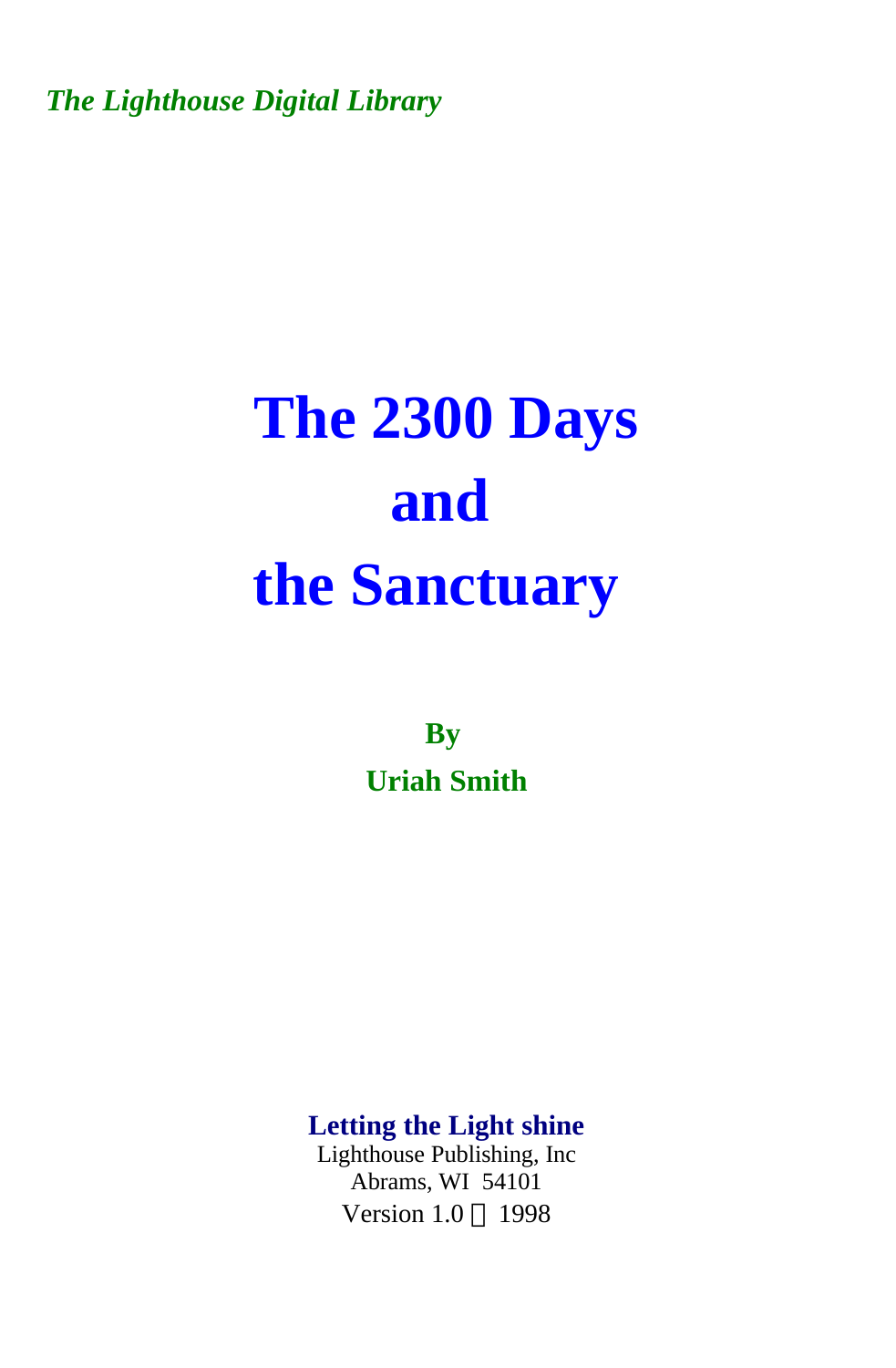THE history of the Advent movement as it stands in the past is well understood. Most are acquainted with the expectations of those who were looking for the Lord at the end of the 2300 days, and their grievous disappointment at the passing of that time in 1844. What was the cause of that disappointment? is the great question which has arisen in the minds of all those who were interested in the Advent faith. And there have been found multitudes, who, not willing to wait patiently the solution of the mystery, not content to rest till God should prove his "own interpreter, " and make all plain, have been ready to deny the hand of God in their past experience, and exclaim, "The days are prolonged and every vision faileth. " But there are others who have lived on, unwilling to deny the Divine Agency in the past movement, in whose minds this question may even yet remain unanswered; who see as yet no good reason why, at that time they did not realize their hope. Let us then examine, briefly, the reasons on which those hopes were based.

It is well known that the main pillar on which rested the proclamation of time, was the 2300 days, of Dan. viii. In the vision of that chapter, four things were presented to the Prophet: the ram, the he goat, the little horn, and the period of 2300 days. Daniel sought for the meaning of the vision, and Gabriel was commanded to make him understand it. Verses 15, 16. He therefore proceeds to explain the symbols of the ram, he goat and little horn, in plain terms which none could fail to understand; yet, says Daniel, at the end of the chapter, I was astonished at the vision, and none understood it. There was only one point which the Angel had omitted to mention; and that was, Time; hence that was what troubled Daniel, and what none understood. But Gabriel must explain this also; for he had received his commission, "Make this man to understand the vision;" and he must fulfill it. Therefore he says in chap. ix, 22, I am now come forth to give thee skill and understanding. . . . Understand the matter and consider the vision. He then commences his explanation upon the very point which he omitted in chap. viii; namely, Time. Seventy weeks, said the Angel, are determined, (literally, cut off - Hebraists all admit that the word rendered determined signifies cut off,) upon thy people and upon thy holy city, &c. Verses 25-27. Know therefore and understand that from the going forth of the commandment to restore and to build Jerusalem, unto the Messiah the Prince, shall be seven weeks and three score and two weeks: the street shall be built again, and the wall, even in troublous times. And after threescore and two weeks (from the seven weeks, allowed for the building of Jerusalem) shall Messiah be cut off, but not for himself. . . . And he shall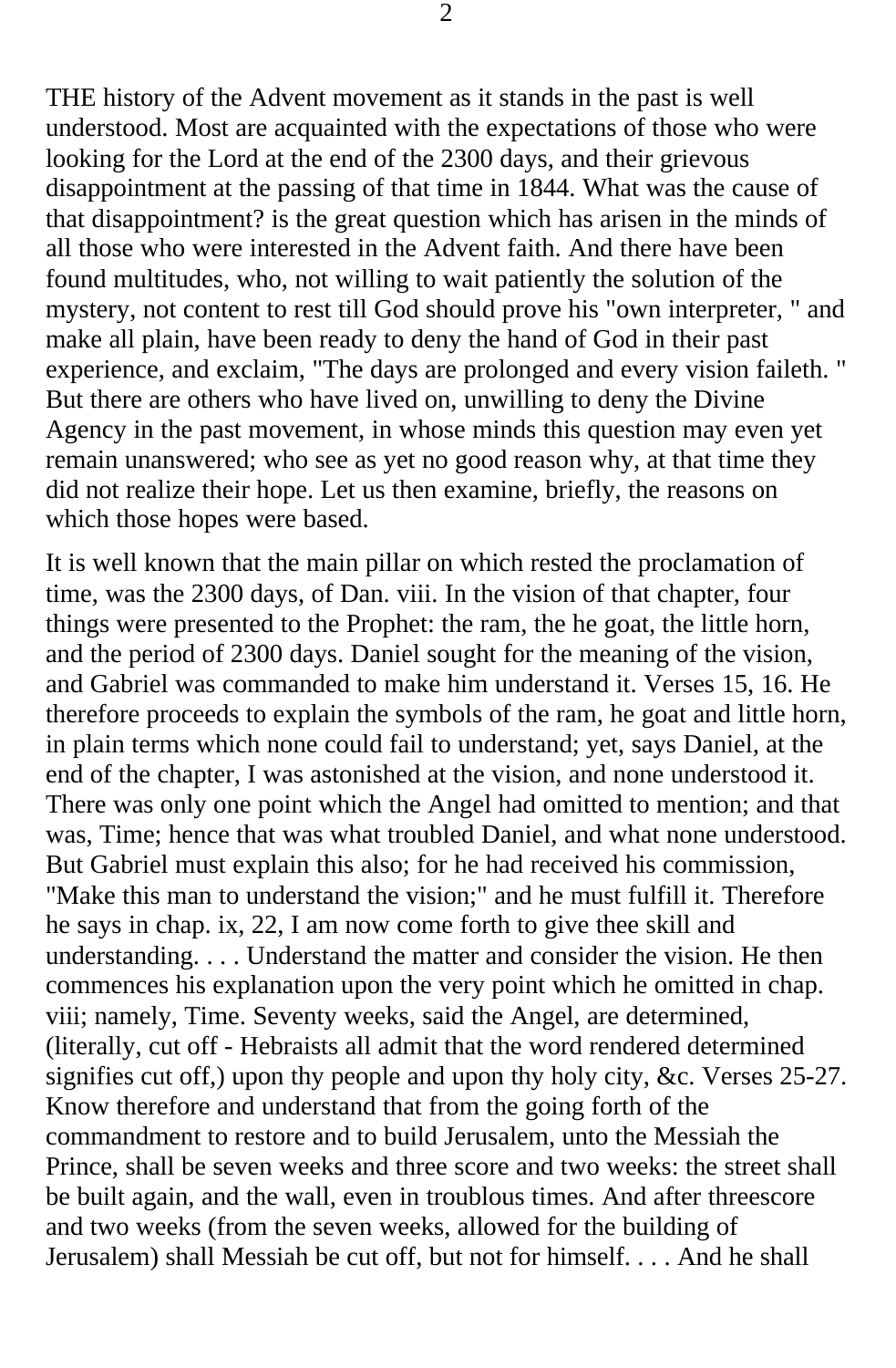confirm the covenant with many for one week: and in the midst of the week he shall cause the sacrifices and the oblation to cease, &c.

The first question which arises, is, Are the seventy weeks a part of the 2300 days? We learn that they are from the following facts: 1. The same person whom Daniel saw at the beginning, appears the second time to give him understanding, and refers back to the vision, which can be none other than that of chap. viii. 2. He explains the very point which he there omitted; namely, Time. 3. He informs us that seventy weeks are cut off; and there is no period given from which they can be taken, but the 2300 days. Hence it follows that the seventy weeks are the first 490 days of the 2300, and the two periods commence together. The commencement of the seventy weeks, we are told by the Angel, is from the going forth of the commandment to restore and to build Jerusalem; therefore that is the starting point for the 2300 days. But when did the commandment go forth? In Ezra vii, we find a decree from king Artaxerxes, commencing with these words: "Artaxerxes, king of kings, unto Ezra the priest, a scribe of the law of the God of heaven, . . . I make a decree, " &c. This was in the 7th year of Artaxerxes' reign, [verse 8,] B. C. 457. For explicit testimony on these points, the reader is referred to a work on the Sanctuary and 2300 days, by J. N. Andrews. See also Bliss' Analysis of Sacred Chronology.

The decree from which the seventy weeks were to be dated, not only was to give authority for constructing what is called the wall, but for restoring as well as rebuilding the city. Did this decree give such authority? Most certainly it did. Any one must see that Jerusalem is restored when the people return there, re-establish their city polity, and recommence their regular offerings and the observance of their daily worship. For this restoration of Jerusalem the decree granted to Ezra made ample provision when it said: "And thou Ezra, after the wisdom of thy God, that is in thine hand, set magistrates and judges which may judge all the people that are beyond the river, all such as know the laws of thy God, and teach ye them that know them not. And whosoever will not do the law of thy God, and the law of the king, let judgment be executed speedily upon him, whether it be unto death, or to banishment, or to confiscation of goods or to imprisonment. " Verses 25, 26. Thus was Jerusalem restored by the returning of the people, and the re-establishment of judges and law.

But did this decree authorize the rebuilding of the city? Certainly; for so Ezra understood it. Mark well the following quotation from his prayer which he offered after his arrival at Jerusalem, B. C. 457. "For we were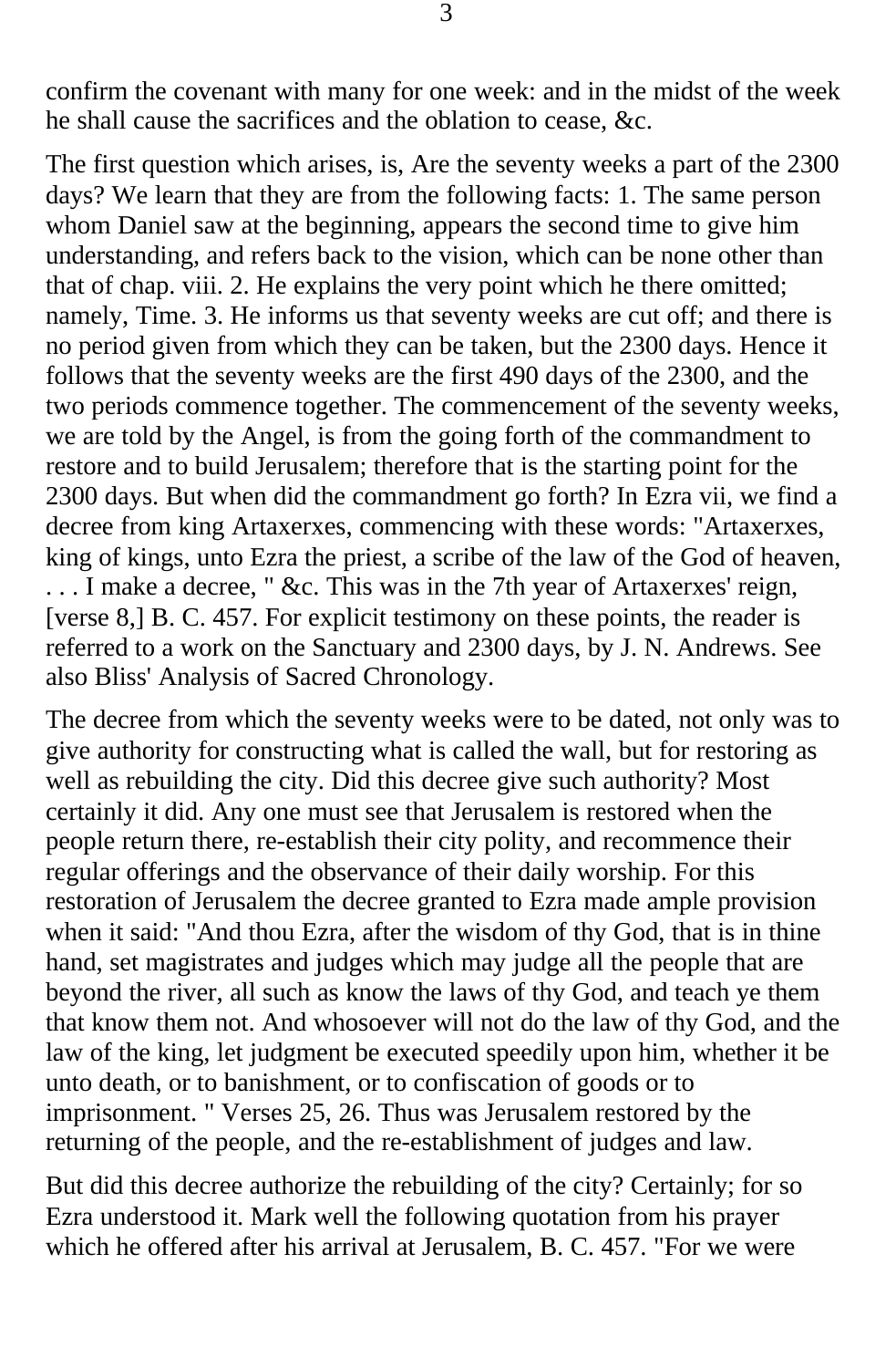bond-men; yet our God hath not forsaken us in our bondage, but hath extended mercy unto us in the sight of the kings of Persia, to give us a reviving, to set up the house of our God, and to repair the desolations thereof, and to give us a wall in Judah and Jerusalem. " Ezra ix, 9. By this it appears that Ezra understood that the king's decree authorized him to build the wall; and so should we understand it.

We here find a decree, or commandment, for the restoration and building of Jerusalem, which went forth B. C. 457, which marks the commencement of the 70 weeks. But there are important events to mark their termination as well as their commencement; let us therefore test it by the prophecy, and see if they harmonize. Unto the Messiah the Prince, says the prediction, shall be seven weeks and threescore and two weeks - 69 weeks or 483 days. Messiah the Prince is Jesus Christ. Reckoning from 457 B. C., 483 years bring us to A. D. 27, where according to Usher, Christ was baptized. After his baptism he "came into Galilee preaching the gospel of the kingdom of God and saying, The time is fulfilled. " Mark 1: 14, 15.

No time can here be referred to, but the 69 weeks which were then fulfilled. This proves that the days are prophetic; that is, a day for a year. Num. xiv, 34; Eze. iv, 6. We also see that it harmonizes perfectly with the conditions of the prophecy. But further. He was to confirm the covenant with many for one week. (Seven years.) This of course was the last, or seventieth week. In the midst (or middle) of this week he was to cause the sacrifice and oblation to cease. The sacrifice and oblation were Jewish ordinances connected with that typical dispensation. Christ did cause them virtually to cease at his crucifixion; for he was their antitype. But was the crucifixion in the midst of the week? This we can determine by ascertaining the length of Christ's ministry from his baptism to the cross. We learn this by the number of yearly passovers which he attended. We find there were but four; [John ii, 13; v, 1; vi. 4; xiii, 1.] and at the fourth he was crucified. These four passovers could not cover more than three years and a half. These three years and a half added to Usher's chronology of Christ's baptism, A. D. 27, could not extend beyond A. D. 31; and the Spring of A. D. 31, where by a mass of testimony the cross is immovably fixed, is just three and a half years, or half a week, from the Autumn of A. D. 27, the end of the 69 weeks. Three and a half years more remain, the last half of the week, for confirming the covenant; which was done by the apostles - them who heard him. Heb. ii, 3. Three and a half years from the Spring of A. D. 31, bring us to the Autumn of A. D. 34; which date harmonizes better than any other with the turning of the apostles to the Gentiles. Thus is the prophecy and the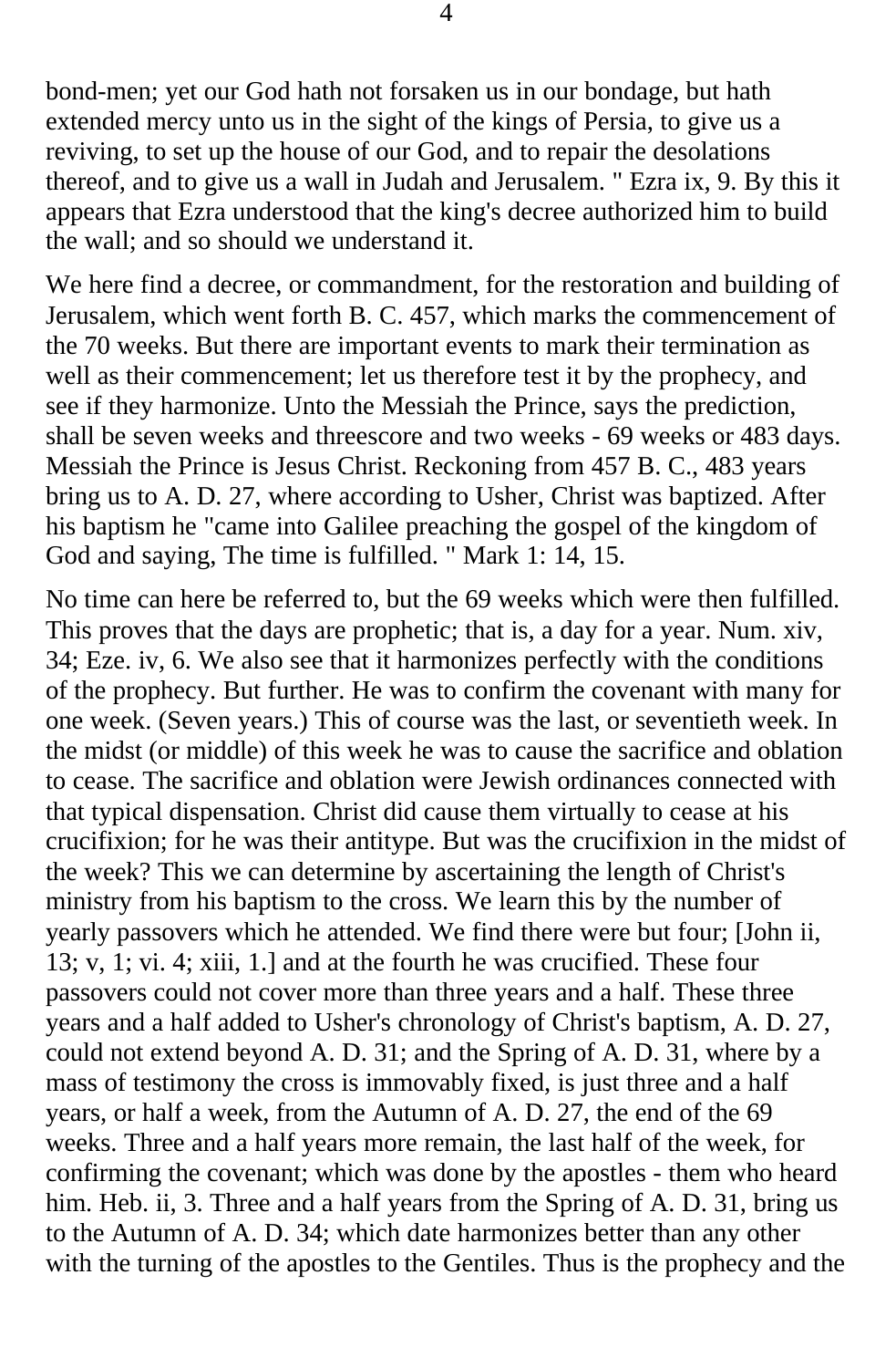vision of the 2300 days sealed up or made sure; [Dan. ix, 24;] and thus is given into our hand the great key by which to unlock the whole.

It is contended by some that the permission given to Nehemiah, in the 20th of Artaxerxes is the date from which to reckon. To this view, there are, we think, some serious objections. First, we find no privileges granted to Nehemiah or any one since the captivity, so ample as those to Ezra. Second, is it not evident from the first two chapters of Nehemiah that it was the work of Ezra which he went up to repair? It appears that certain men of Judah came of whom he made inquiries "concerning the Jews that had escaped, which were left of the captivity, and concerning Jerusalem. " And they said unto him, "The remnant that are left of the captivity there in the province are in great affliction and reproach: the wall of Jerusalem also is broken down and the gates thereof are burned with fire. " Why was the wall broken down and the gates burned with fire? The facts are these: From the time that Ezra went up, to the last act of Nehemiah in obliging the Jews to put away their strange wives, the work met with continued opposition from the Samaritans; and thus was the prediction fulfilled, "The street shall be built again, and the wall, even in troublous times. " Would it not be improper to refer the language of Nehemiah to the destruction of the city by Nebuchadnezzar, when we recollect that he reduced it to ruins 144 years previous to that time?

Was any decree granted to Nehemiah? We find no evidence of any. Says Nehemiah, (ii, 6,) "It pleased the king to send me, "  $&c$ . There is no evidence that this permission was any thing but verbal. When he had obtained the king's consent, he requested letters from the king to the governors beyond the river, for the means of conveyance to Jerusalem and one to the keeper of king's forest for timber. A decree would of course have been addressed to him, as was the case with Ezra; but these letters were not so addressed: they were directed to the king's subordinates: they are nowhere called decrees; and if they were they would constitute a series of decrees, and not one decree, as the prophecy contemplated. The prophecy then should have read, from the going forth of the commandments, or decrees; for there was more than one. Of so little importance were they considered by the Holy Spirit that the inspired penman has preserved no copy of them, but simply stated their import. In contrast with these, the decree to Ezra was one decree, and was expressly called a decree. It was directed, not to the king's subordinates, but to Ezra himself; and a full copy of it has come down to the present time.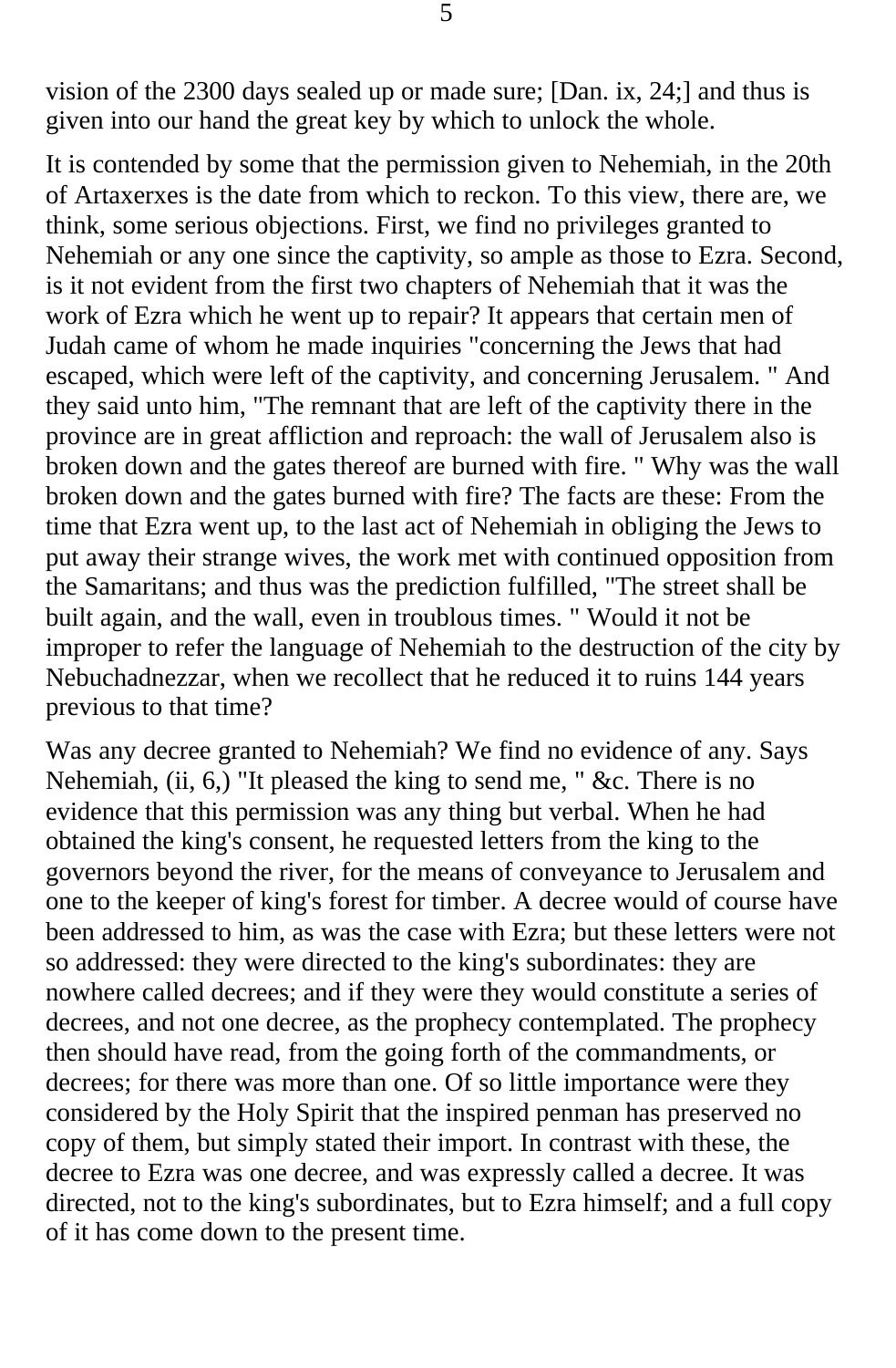Third, reckoning from Nehemiah's commission, in the 20th of Artaxerxes, B. C. 445-4, and 483 years would expire, A. D. 39-40. These were to extend to the Messiah the Prince. But we find upon examination that the Messiah was revealed thirteen years before; that he had accomplished the work given him to do, had been offered upon the cross, had risen from the tomb and ascended into heaven long before those years expired, which, according to this view, could extend only to his manifestation. That cannot therefore be the date from which to reckon. The baptism of Christ, A. D. 27, and his crucifixion, A. D. 31, are dates clearly settled. Now these must be proved to be incorrect, or the world must admit that there can be no other date for the going forth of the commandment, than B. C. 457.

We see then by all just and true reckoning that the first 490 years of the 2300, terminated in the Autumn of A. D. 34. Hence it is an easy matter to find the termination of the whole period. There yet remain 1810, which added to A. D. 34, bring us to the Autumn of A. D. 1844.

There was therefore no discrepancy in the reckoning of time. The days did end, as we then believed they would, in 1844. The promise was that then should the Sanctuary be cleansed. We believed that the earth was the Sanctuary, that it would be cleansed by fire at the revelation of the Lord Jesus; but the Lord did not come, the earth was not burned, and the days ended. Now what is the matter? Has God's Word failed that we did not realize our hope? Has he proved slack concerning his promises? Has he told us what to expect, and then failed to perform it? Before we adopt this conclusion, let us pursue our investigation a little further. The subject of Time being settled, there is left but one more point for consideration; and that is, the Sanctuary. Since the reckoning of time was correct, if an explanation of our disappointment can be found, it must be here. Let us then inquire, What is the Sanctuary? What is the nature of its cleansing, and how is it to be accomplished?

1. WHAT IS THE SANCTUARY? - Our only aim being Bible truth, the Bible shall answer our inquiry. In the book of Exodus, we find first our instructions respecting what is called the sanctuary. In chapter xxiv, we learn that Moses went into the cloud that covered Mount Sinai, while the glory of the Lord rested upon it; and Moses was in the Mount forty days and forty nights. Here the Lord gave him directions in regard to building the sanctuary. Hence the sanctuary is something to be built. This we may learn from chapter xxv. "And the Lord spake unto Moses saying, Speak unto the children of Israel, . . . and let them make me a sanctuary; that I may dwell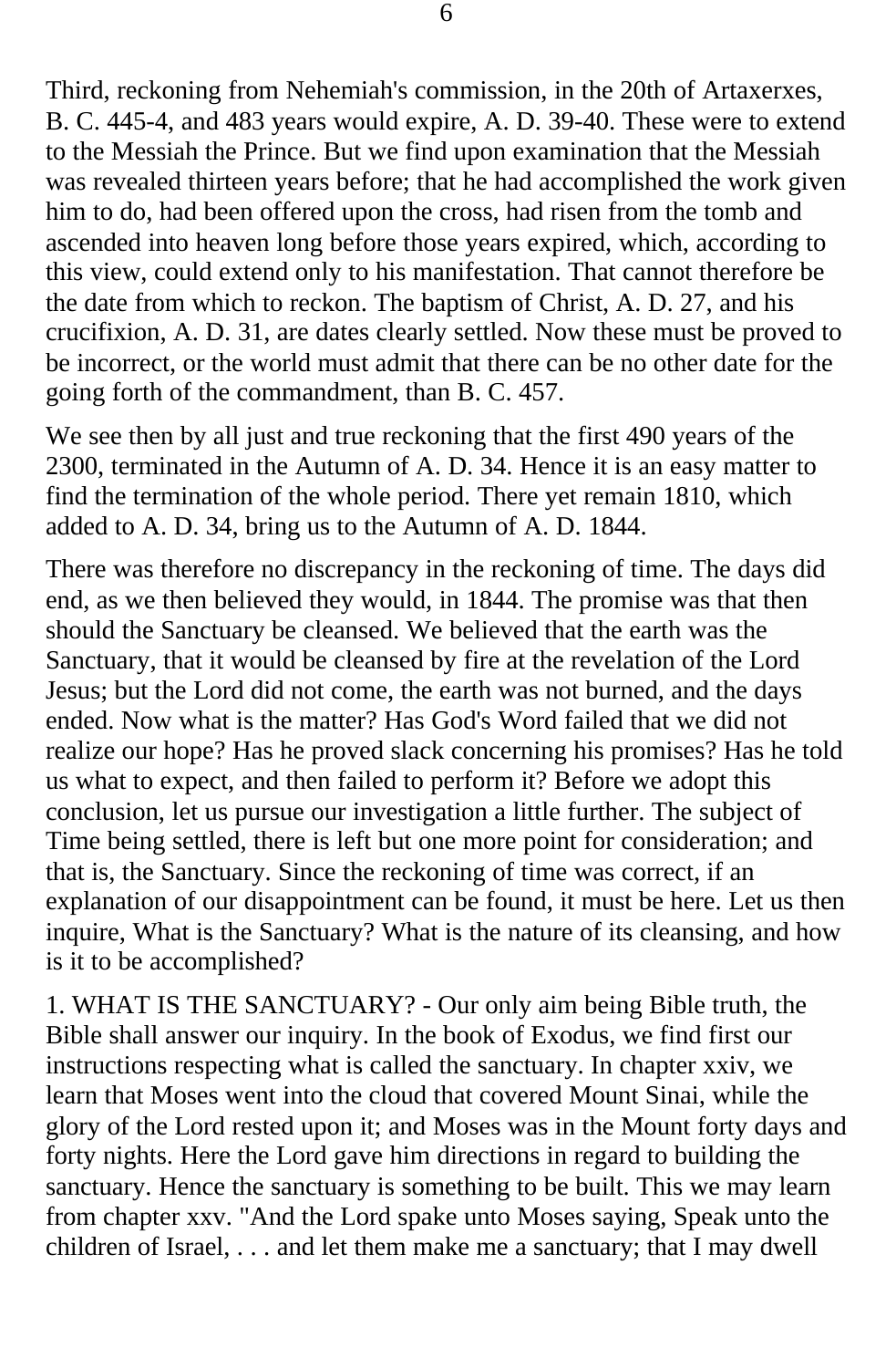among them. According to all that I shew thee, after the pattern of the tabernacle, and the pattern of all the instruments thereof, even so shall ye make it. " The sanctuary, then, was the habitation of God. Let us now examine the plan of it, and the instruments thereof, which were made according to the pattern shown Moses in the mount. In chapter xxxvi, we find these facts: that the tabernacle consisted of upright boards set in sockets of silver; each board was ten cubits long and a cubit and a half wide; on the north side, and on the south side, were twenty boards each; hence the tabernacle was thirty cubits in length, (or about 55 feet, a cubit being nearly 22 inches,) ten cubits, about 18 feet, in height, and about the same width. All these boards were overlaid with gold; and five bars, (also overlaid with gold,) running the length of the sides of the building, through golden rings fixed in these boards, joined them all together. The whole structure, then, had the appearance of being solid gold. The tabernacle had four coverings; and in it was hung up a vail, of blue and purple and scarlet and fine twined linen, of cunning work, which divided between the holy place, and the most holy; and at the east end there was also another vail, or hanging which was called the door of the tent or tabernacle.

The instruments or vessels of the sanctuary which were made according to their patterns, were these: 1. The ark; which was a small chest of wood overlaid with pure gold within and without. Its length was two cubits and a half, and a cubit and a half the height and the breadth of it. This was to contain God's testimony, or testament: the ten commandments written on two tables of stone. Ex. xxv, 10-17. Its position in the sanctuary was within the second vail, in the most holy place. Ex. xxvi, 33, 34. 2. The mercy-seat; which was the cover of the ark. On either end of this stood a cherub; and the cherubim stretched forth their wings on high, covering the mercy-seat; and their faces were one towards the other. The mercy-seat and the cherubim were one solid work of beaten gold. Ex. xxv, 17-23. 3. The table of shewbread. This was about three and a half feet in length, two and a half feet in height and two in width: it was for the purpose of keeping shew-bread always before the Lord: [verses 23-31:] it was placed in the first apartment of the sanctuary, or holy place. Ex. xxvi, 35. 4. The golden candlestick. This was solid work of beaten gold, about the weight of a talent: it contained seven lamps: its place was in the first apartment. Ex. xxvi, 35. 5. The altar of incense. This was about two feet square, and three and one half in height: it was overlaid with gold, and was used for the purpose of burning incense before the Lord: its position was before the vail in the holy place. Ex. xxx, 1-7. 6. The golden censer, was used by the priests to burn incense before the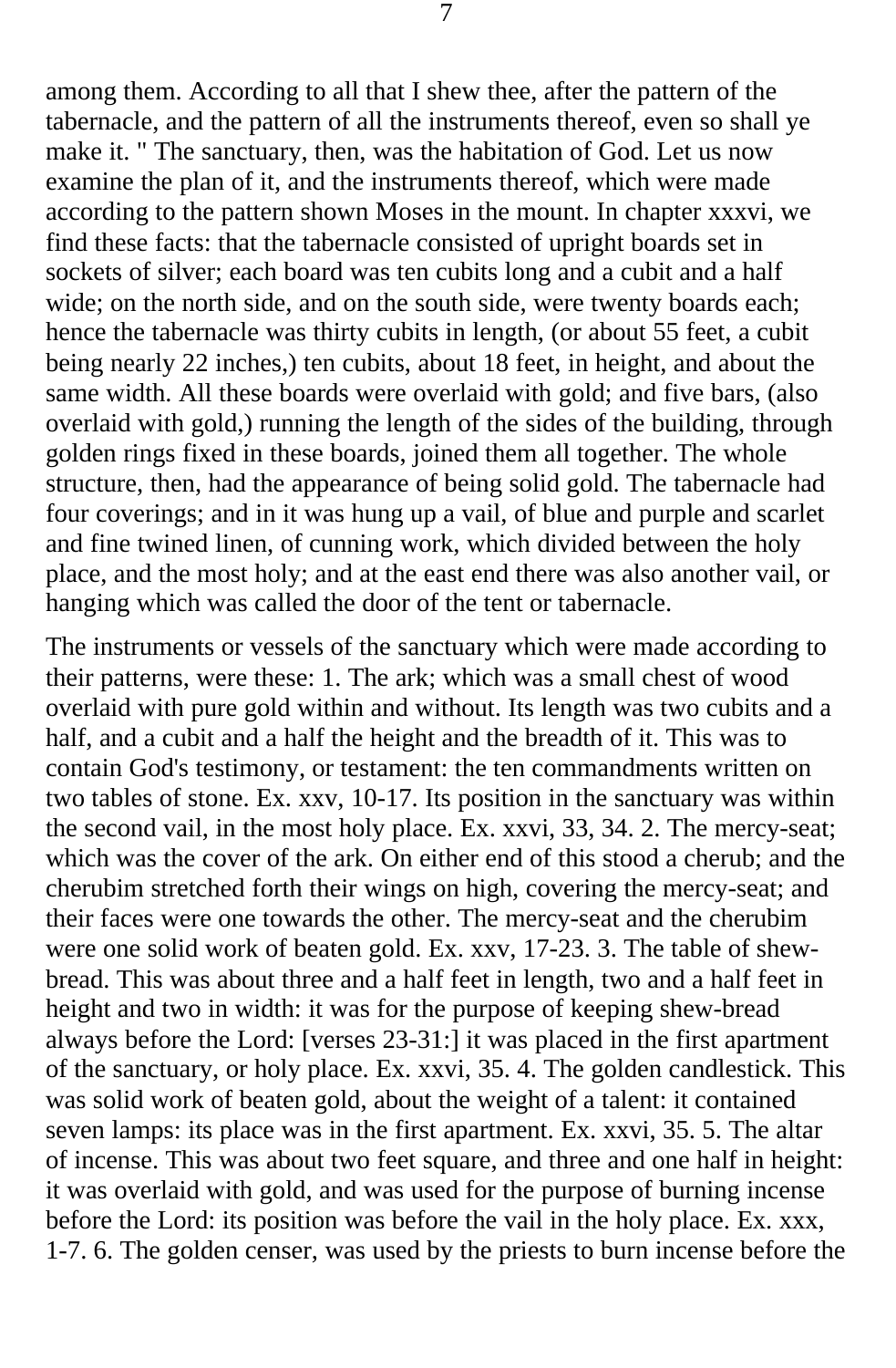Lord. Lev. xvi, 12. 7. The altar of burnt offering. Ex. xxvii, 1-9. This altar was placed without the door of the tabernacle: [chap. xl, 6:] it was about nine feet square, and 5 1/2 feet in height: it was overlaid with brass, and was used for the purpose of offering up sacrifices to God. 8. The brazen laver; which was a vessel containing water for the use of the priests. Verse 7. Around the whole was then reared the court of the tabernacle.

The construction of the sanctuary, with all its parts is particularly described in Exodus, chapters xxxvi-xxxix. The building with all the instruments thereof is now complete: the tabernacle overlaid with gold, with its richly wrought coverings; and within that tabernacle the vail dividing between the holy and most holy place; within the vale the ark containing God's testimony or ten commandments, called the ark of his testament, and thereon the mercy-seat, with its cherubim of beaten gold; in the holy place the golden altar of incense, the golden candlestick with its seven lamps, and the table of shew-bread; - this is the building which God commanded to be erected that he might dwell among his people: this was his habitation: this was his sanctuary. "Then a cloud covered the tent of the congregation, and the glory of the Lord filled the tabernacle. " Ex. xl, 34. God had now taken possession of his dwelling.

The history of this building may be traced through the period of the children of Israel's sojourn in the wilderness, till they carried it with them into the promised land, and it was set up at Shiloh. Josh. xviii. 1. It is called the Lord's tabernacle; [xxii, 19;] the sanctuary of the Lord; [xxiv, 26;] the house of God; [Jud. xviii, 31;] the temple of the Lord; [1Sam. i, 9; iii, 3;] and God calls it "my habitation, or tabernacle, margin. 1Sam. ii, 32. This was at length succeeded by the temple erected by Solomon, which differed from the tabernacle principally in being an enlargement of that plan, and in being a permanent instead of a temporary building. Everything in the temple being finished, we read that "they brought up the ark of the Lord, and the tabernacle of the congregation, and all the holy vessels that were in the tabernacle, even those did the priests and the Levites bring up. " "And the Lord unto his place, into the oracle of the house, to the most holy place, even under the wings of the cherubims. " 1Kings viii, 4, 6. "And it came to pass when the priests were come out of the holy place, that the cloud filled the house of the Lord. " Verse 10. Thus the Lord took possession of the temple, and this thenceforward was the sanctuary. This was destroyed by Nebuchadnezzar and suffered to remain desolate through the 70 years' captivity. It was afterwards rebuilt by Zerubbabel; and finally destroyed by Titus in A. D. 70. Since then, it has never been rebuilt; consequently since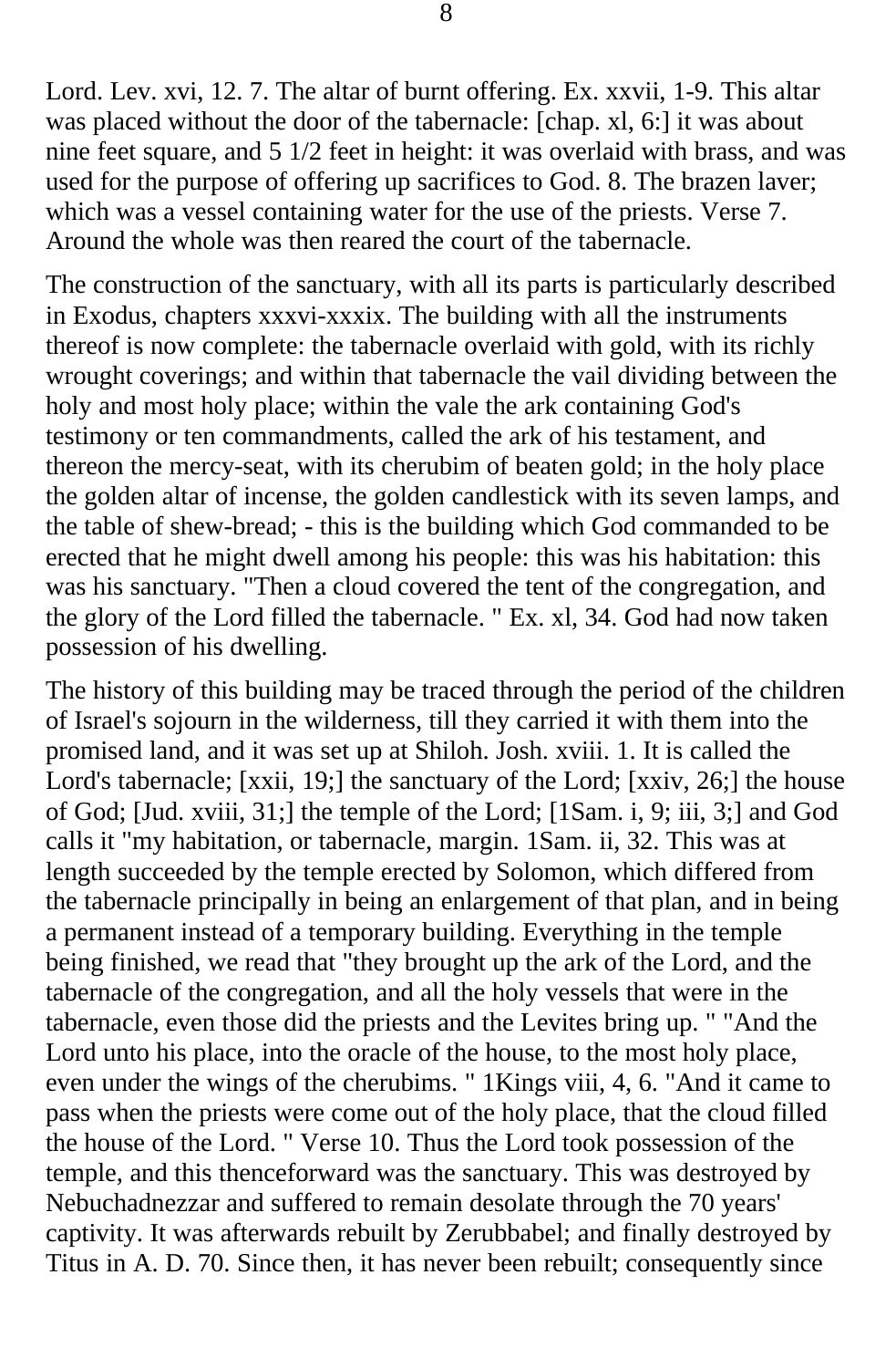that period there has been no sanctuary on the earth. But it must somewhere be in existence; for at the end of the 2300 days it is to be cleansed; and those days as we have already seen could not terminate earlier than A. D. 1844. Where then shall we now look for the sanctuary?

The tabernacle and instruments, as we have seen, were made according to the pattern shown Moses in the mount. By this we learn that there is a pattern somewhere, a great original from which they were made. But where shall we find this pattern? God has not left us in darkness on this point. In the year A. D. 96, heaven was opened to the beloved disciple, in vision, on the isle of Patmos. Rev. iv. And he looked and behold a door was opened in heaven, and a throne was set in heaven, and one sat on the throne. And there were seven lamps of fire burning before the throne, which are the seven spirits of God. Recollect the golden candlestick with its seven lamps. We have now found something that it resembles; something that may answer for its pattern.

But still further in chap. viii, 3, he sees an angel with a golden censer, and much incense was given to him that he should offer it with the prayers of the saints upon the golden altar which was before the throne. Then we have here found something that may be a pattern of the golden altar of incense; and we would bear in mind that the golden candlestick and altar of incense were placed by the express direction of God in the first apartment of the sanctuary, in accordance with the pattern; and we are now looking into the temple in heaven.

But yet another point is shown us in this revelation to St. John. In chapter xi, 15, 19, where we are carried down in the course of events, to the sounding of the seventh angel, he says: And the temple of God was opened in heaven and there was seen in his temple the ark of his testament. We recollect the ark, and also its position in the most holy place in the tabernacle built by Moses. Hence we should conclude that the patterns of the earthly things, the tabernacle and its appendages, were found in heaven; and on this point we are forever established by the direct testimony given by Paul. He plainly states, [Heb. ix, 24,] that "Christ is not entered into the holy places made with hands which are the figures of the true;" and in the verse above he calls them (the holy places made with hands) the patterns of the things in the heavens; and in chap. viii, 5, he says: "Who serve unto the example and shadow of heavenly things, as Moses was admonished of God when he was about to make the tabernacle: for see (saith he) that thou make all things according to the pattern shewed to thee in the mount. "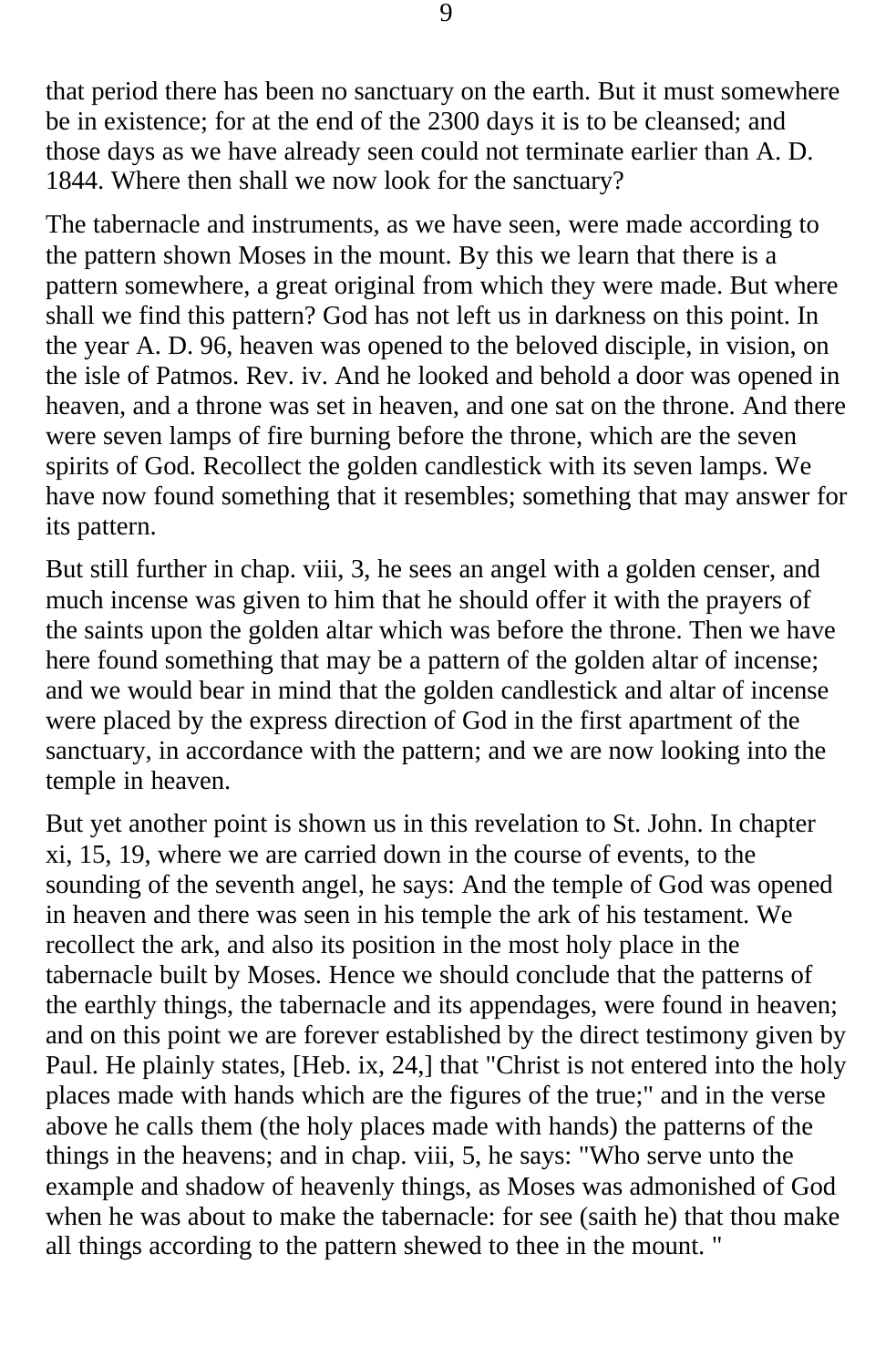Now we've found the pattern for which we were seeking, the great original of the earthly sanctuary. We have found that it is in heaven the "True Tabernacle which the Lord pitched and not man, " and contains two holy places as the earthly building, its true copy, teaches. This Jesus calls "my Father's house. " John xiv, 2. David, Habakkuk and John call it "the temple of God in heaven. ' Ps. xi, 4; Hab. ii, 20; Rev. xi, 19. It is also called God's holy habitation; [Zech. ii, 13; Jer. xxv, 30;] and Paul speaks of it as the "greater and more perfect tabernacle. " Heb. ix, 11. A glorious high throne from the beginning is the place of our Sanctuary, says Jeremiah; [xvii, 12;] and the Psalmist adds, "For he hath looked down from the height of his Sanctuary: from heaven did the Lord behold the earth. Ps. cii, 19.

Thus definitely is our first inquiry answered, and we are plainly told what constitutes the Sanctuary. It includes, first, the tabernacle erected by man, embracing the tabernacle of Moses, the temple of Solomon, and the temple of Zerubbabel, and, second, the great original in heaven, the True Tabernacle which the Lord pitched and not man. This point being settled, we are led to inquire.

2. HOW IS THE SANCTUARY CLEANSED? or, What is the nature of its cleansing, and how is it accomplished? With the earthly sanctuary there was connected a ministration, which Paul says served unto the example and shadow of heavenly things. By the ministration therefore of the earthly sanctuary, is shadowed forth the ministration of the heavenly Sanctuary. And when we see the work that was carried on earth, we may understand the work that is carried on in heaven. We will then notice, briefly, The Ministration and Cleansing of the earthly sanctuary. This ministration was accomplished by the Levitical order of priest-hood and consisted of two great divisions: the daily ministration in the holy place, and the work in the most holy place at the end of the year. The daily ministration embraced the regular morning and evening burnt-offering, [Ex. xxix, 38-43,] the burning of sweet incense on the golden altar, every morning when the high priest dressed the lamps, and every evening when he lighted them; [Ex. xxx;] also, the additional work appointed for the Sabbaths of the Lord, and the annual sabbaths, new moons and feasts, [Num. xxviii; xxix,] besides the particular work to be accomplished for individuals as they should present their offerings throughout the year.

This latter was an important part of the service and was performed as follows: Whoever had sinned brought his victim, that was to be offered up for him, to the door of the tabernacle. He then laid his hand upon the head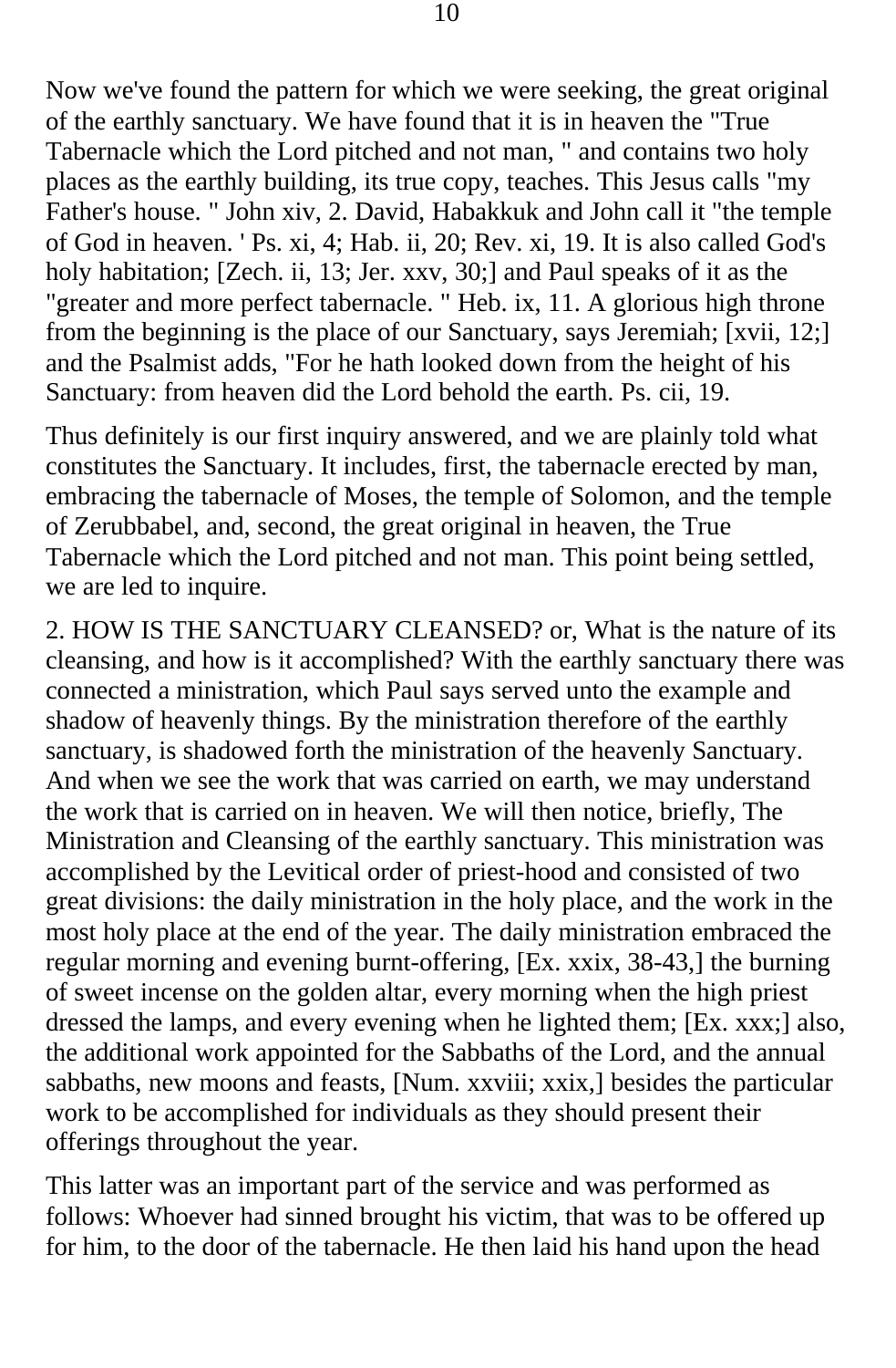of the victim which signified that his sin was transferred to it; it was then slain on account of that transgression, and the blood borne in by the priest and sprinkled in the sanctuary. Lev. i; iii; iv. Thus the sin of the individual was transferred first to the victim, and then through his blood to the sanctuary itself.

This ministration went on continually through the year; and so through the sacrifices were the sins of the people transferred to the sanctuary; hence, the necessity of its being cleansed; which brings us to the second division of the ministration; namely, the yearly service, or cleansing of the sanctuary. To accomplish this, the work of the high priest was changed from the holy place, where he had ministered during the year, to the most holy within the vale. It took place on the tenth day of the seventh month. Lev. xvi, 29. Here he entered with the blood of a bullock as a sin-offering for himself. Lev. xvi, 3. He was then to take of the congregation of the children of Israel, (verse 5,) two kids of the goats for a sin-offering; upon these he was to cast lots, (verse 8,) one lot for the Lord and the other for the scape-goat. He then offered up the goat upon which the lot fell for the Lord, for a sin-offering for the people, (verse 15,) and bore his blood within the vale, and sprinkled it with his finger upon the mercy-seat eastward, and before the mercy-seat seven times, and made an atonement for the holy place because of the uncleanness of the children of Israel, and because of their transgressions in all their sins, &c. Verse 16. And when he had made an end of reconciling the holy place, and the tabernacle of the congregation, and the altar, he brought the live goat, (that is the scape-goat,) and laid both his hands upon the head of the live goat, and confessed over him all the iniquities of the children of Israel, and all their transgressions in all their sins, putting them upon the head of the goat and sent him away by the hand of a fit man into the wilderness; and the goat bore upon him all their iniquities into a land not inhabited. Verses 20-22. This done, the cleansing of the sanctuary was finished; the sins of the people were borne away, and the yearly round of ministration in both the holy places was complete. In view of these facts, let us listen to the teachings of Paul in regard to The Ministration and Cleansing of the heavenly Sanctuary. "Now of the things which we have spoken this is the sum: We have such an high priest, who is set on the right hand of the throne of the Majesty in the heavens; a minister of the Sanctuary, and of the True Tabernacle which the Lord pitched and not man. " Heb. viii, 2. This settles the point that there is a minister in the heavenly Sanctuary as there were ministers or priests in the earthly sanctuary. Verse 3. "For every high priest is ordained to offer gifts and sacrifices: wherefore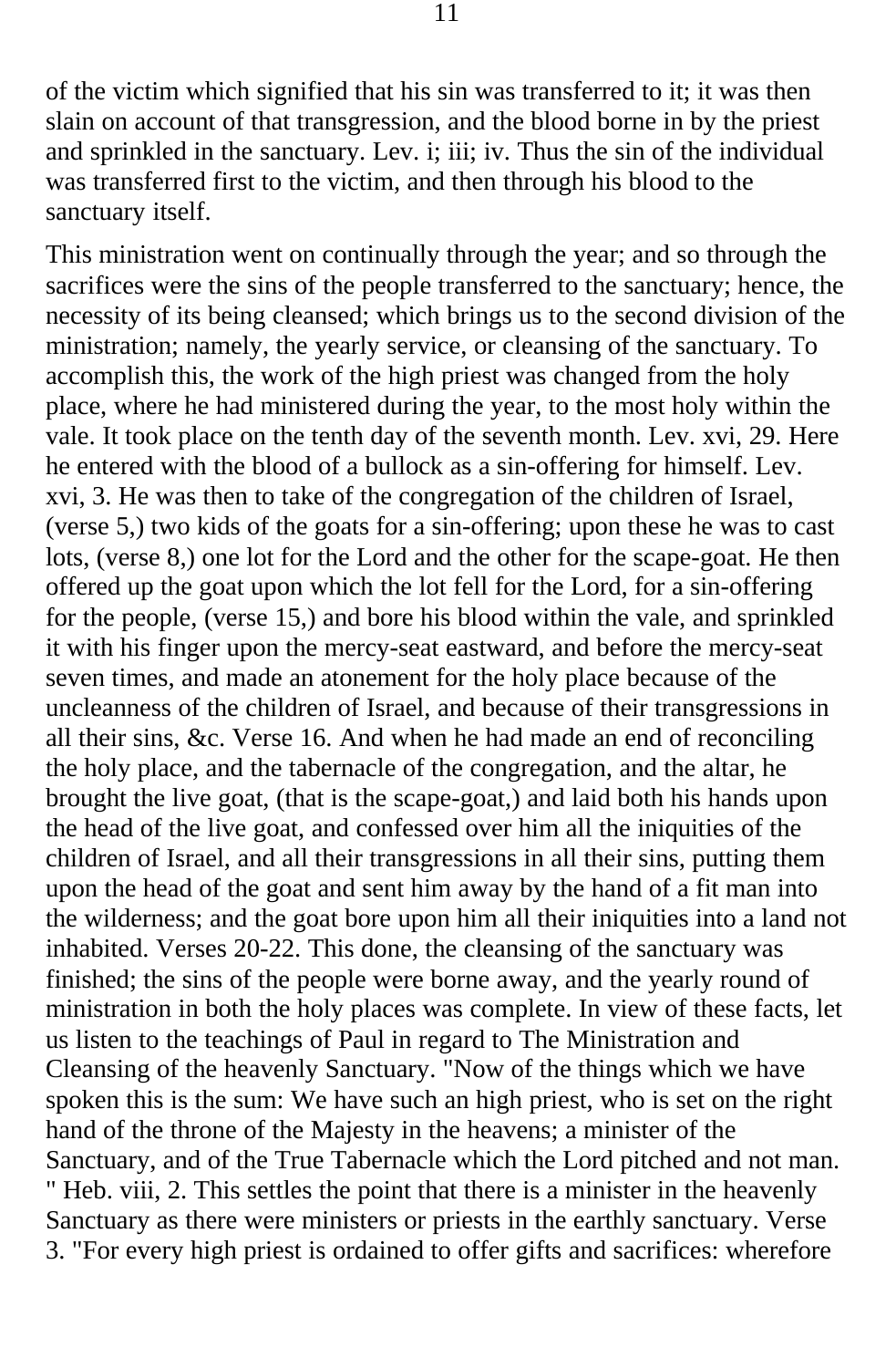it is of necessity that this man have somewhat also to offer. " This fixes another fact; namely, that the minister of the heavenly Sanctuary has an offering to make as well as the priests of the earthly or typical sanctuary.

Who is this minister, and what is his offering? Chap. ix, 11, 12. "But Christ being come an high priest of good things to come, by a greater and more perfect tabernacle not made with hands, that is to say, not of this building; neither by the blood of goats and calves, but by his own blood he entered in once into the holy place, having obtained eternal redemption for us. " We have now learned that Christ is our great High Priest, and the minister of the heavenly Sanctuary; that he offers his own blood instead of the blood of goats and calves which the priests offered in the earthly ministration, and the earthly ministration is typical of the heavenly, as Paul says, [Heb. viii, 5,] "Who serve unto the example and shadow of heavenly things. "

Between them there was this difference: the earthly priests were many, because they were not suffered to continue by reason of death; [Heb. vii, 23;] and their ministration was many times repeated, one round being completed every year; but the priesthood of Christ is an unchangeable priesthood; [Heb. vii, 24;] for he is made a priest forever after the order of Melchisedec; (verse 21;) and once for all hath he offered up himself a sacrifice for our sins. Heb. vii, 27; ix, 25, 26, 28. On him was laid the iniquity of us all, [Isa. liii, 6,] and he bare our sins in his own body on the tree. 1Pet. ii, 24. In this connection study carefully Hebrews, chapters, vii-x. Christ, then, is the great antitype of the offerings connected with the typical sanctuary; and he who brought his victim to the door of the tabernacle, to be then slain on account of his transgression, through that sacrifice pointed to "the Lamb of God, which taketh away the sin of the world. "

Here is made manifest the wisdom and goodness of God. Thus was instituted that system of types and shadows that through them the people of that dispensation might lay hold on the merits of a coming Saviour; and that we, while there is now no sanctuary on earth with its ministration carried on before us, might look back upon these, and thus learn the work of the heavenly Sanctuary where our great High Priest is now ministering for us.

By our investigation, thus far, we have found that several important points are established by the Word of God; viz., 1. That the Sanctuary, the pattern or antitype of the earthly building is in heaven. 2. That Christ is the minister of that Sanctuary. 3. That the ministration of the priests connected with the earthly sanctuary, pointed to the ministration of Christ in the heavenly Sanctuary.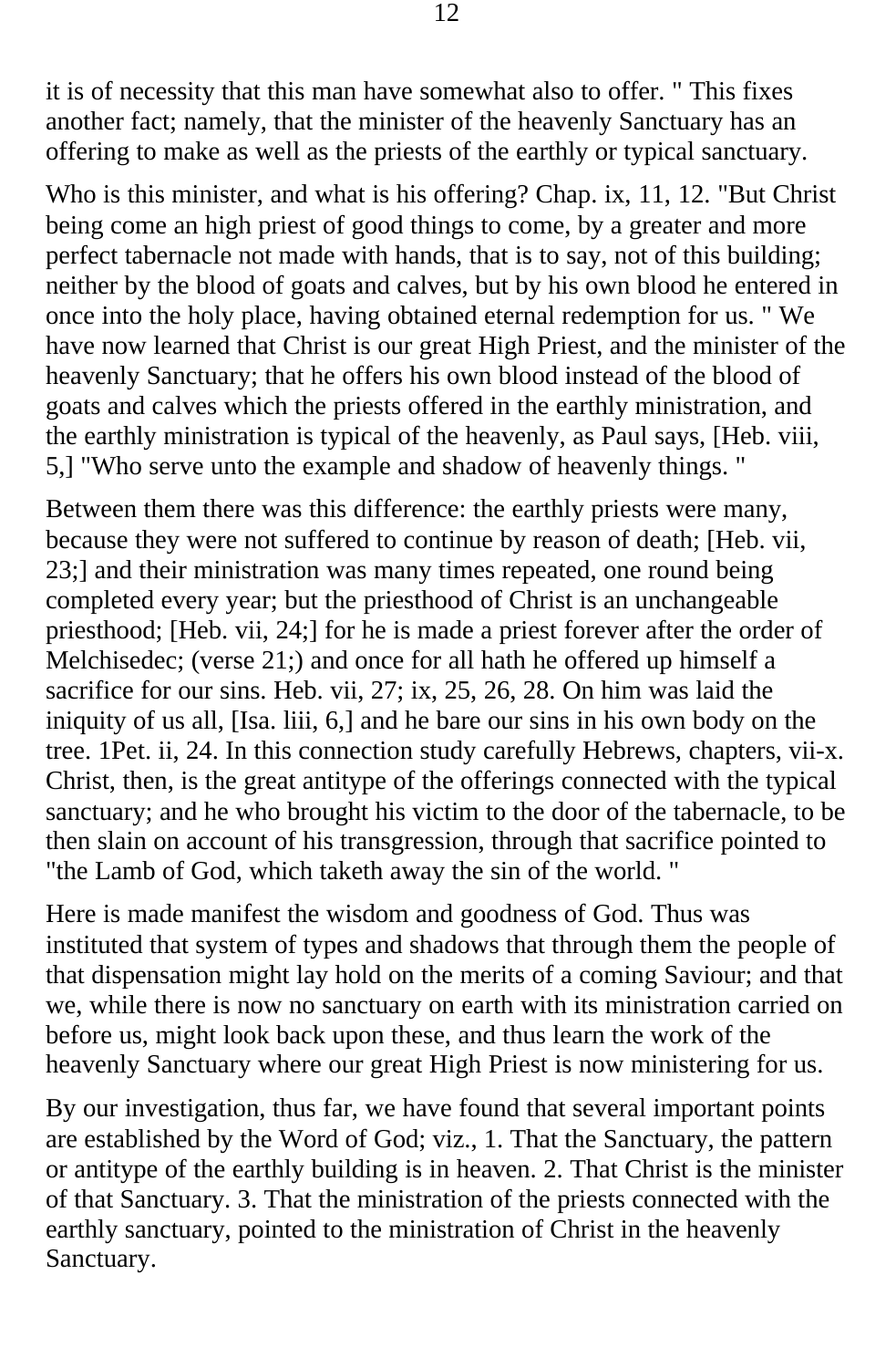We will now consider the time when the heavenly Sanctuary took the place of the earthly, when the type met its antitype, and the shadow was lost in the substance - and the events that marked the change.

In regard to the point of time there can be no dispute: the shadow ceases when the substance comes: the type cannot reach beyond the antitype: the offering of goats and calves was no longer serviceable when the great offering for the world, Christ the Son of God, had died on Calvary. Here then is the dividing point. Christ said as he departed from the temple. "O Jerusalem, Jerusalem, thou that killest the prophets and stonest them that are sent unto thee, how often would I have gathered thy children together, even as a hen gathereth her chickens under her wings, and ye would not! Behold your house is left unto you desolate. " Matt. xxiii, 37, 38. And when amid the terrific scenes of the crucifixion day, the vail of the temple was rent in twain from the top to the bottom, it was a solemn demonstration that its services were forever finished; for that blood was now shed that was to be ministered for us in the heavenly Sanctuary, and there from henceforth, the world was to look for salvation and pardon.

We have now seen when the typical or earthly sanctuary gave place to the Sanctuary in heaven; and Christ, when he ascended, there began, as a minister of that Sanctuary, his mediation for us. He began his ministration in the first apartment, as we may learn from these facts: 1. That the Sanctuary in heaven has two apartments, or it was not, as declared to be, the pattern of the earthly. 2. If there are two apartments, they are both designed for some purpose. 3. As the blood of those sacrifices of which Christ was the antitype, was offered in both apartments of the earthly sanctuary, so his blood must be ministered in both apartments of the heavenly Sanctuary to fulfill the type.

Since, then, we are perfectly satisfied when the service commenced in heaven, and where it commenced, i. e., in the first apartment, we next inquire, How long will it thus continue? How long will that division of the ministration continue, ere the final work of cleansing the Sanctuary is commenced?

This is that question which is graciously answered by the Word of God. Unto two thousand and three hundred days; then shall the Sanctuary be cleansed. But how do we know that this refers to the heavenly Sanctuary? We know from the fact that only 490 of the 2300 days are alloted to the Jews and the earthly sanctuary. "Seventy weeks are cut off upon thy people and upon thy holy city. " Dan. ix, 24. The Prophet then introduces the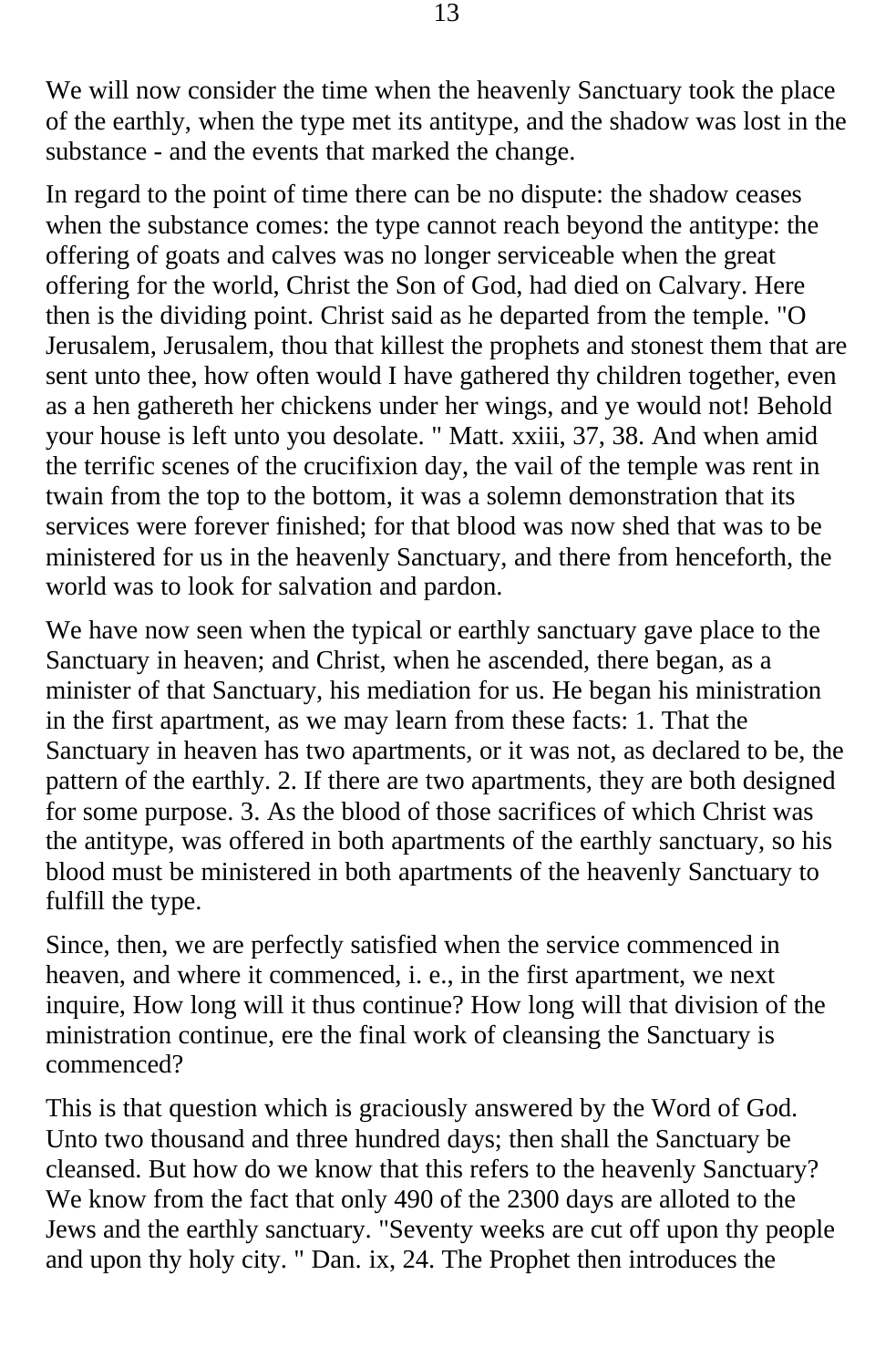heavenly Sanctuary with these words, "To anoint the most Holy. " This refers to an act preparatory to the commencement of the ministration in the sanctuary, which was to anoint both the holy places and all the sacred vessels. Ex. xl, 9-11.

Unto two thousand and three hundred days; then shall the Sanctuary be cleansed. We are now prepared to understand the nature of the cleansing of the Sanctuary, and what is to be understood by that expression. Look back to the type ordained expressly to shadow forth the work in heaven, and what are we taught? We there see the high priest on the tenth day of the seventh month entering in within the vail into the most holy place, to make an atonement for the people and cleanse the sanctuary. Lev. xvi. Hence we learn that our great High Priest at the end of the 2300 days entered into the Most Holy Place of the heavenly Sanctuary, and there commenced the final work of cleansing that Sanctuary.

But it may be asked, How can there be anything in heaven that needs cleansing, anything that is impure? We would reply, that the expression, "then shall the Sanctuary be cleansed, " does not imply that the Sanctuary is of itself impure. Look at the earthly sanctuary. Into the holiest of all, where God manifested his glory, the high priest alone entered, once only, every year. Was there any thing to make that literally impure? certainly not; yet it was, according to law, to be cleansed. Why? Because the sins of the people had been borne in there by the blood of sin-offering, and from these it must be freed: in this sense only it was impure.

So with the heavenly Sanctuary. The sins of all those who come to Christ for salvation and pardon, are through his blood transferred to the Sanctuary: from these it must be cleansed. All can understand this. Paul also bears direct testimony to this point. He says: And almost all things are by the law purged with blood; and without shedding of blood is no remission. It was therefore necessary that the patterns of things in the heavens should be purified with these; but the heavenly things themselves with better sacrifices than these. Heb. ix, 22, 23. That is, the patterns of things in the heavens (the earthly holy places) were cleansed with the blood of goats and calves, but the heavenly things themselves (the True Tabernacle in heaven) with better sacrifices than these, that is, with the blood of Christ; and Paul here plainly states that both were cleansed for one and the same reason.

Again, we read in Dan. viii, 13, about treading the Sanctuary under foot; and it may be asked how a Sanctuary under foot; and it may be asked how a Sanctuary in heaven can be trodden under foot. These expressions are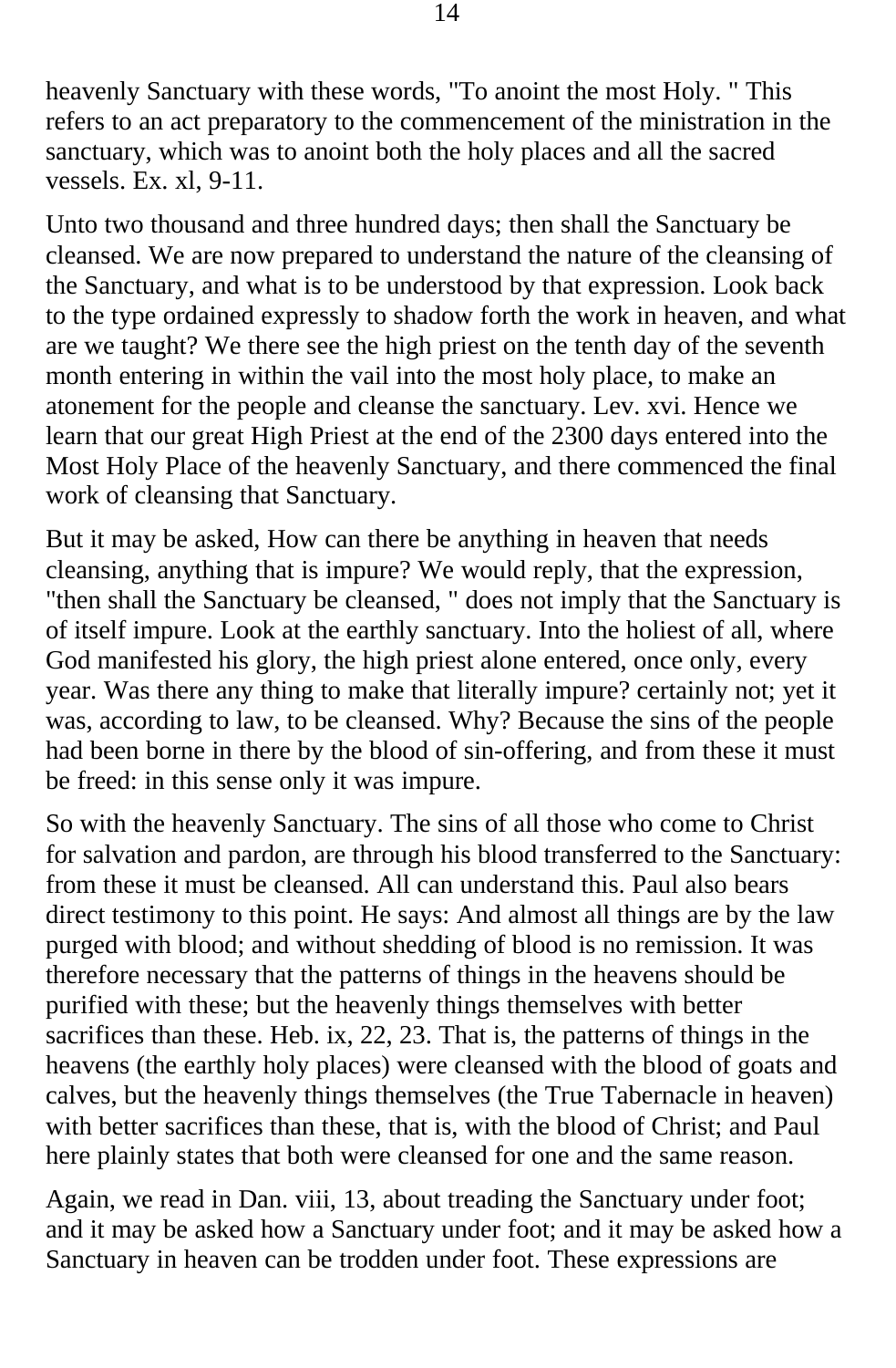figurative as will be seen by Heb. x, 29, which speaks of treading under foot the Son of God. The Sanctuary can be trodden underfoot in the same sense that the Son of God, its minister, can. Thus the Pope has trodden under foot the Sanctuary, by calling his own sanctuary, or temple, the temple of God, and turning away the worship of men from the temple of God in heaven to his own sanctuary at Rome. And he has trodden under foot the Son of God, the minister of that Sanctuary, by exalting himself above all that is called God, and assuming to be the head of the church in the place of Jesus Christ.

John saw when the first apartment of the heavenly Sanctuary was opened. He "looked and behold a door was opened in heaven. " That he was looking into the first apartment we understand from what he saw before the throne. Rev. iv, 1, 5. Again, he is carried down to the "days of the voice of the seventh angel, " and sees the Most Holy Place opened. "And the temple of God was opened in heaven and there was seen in his temple the ark of his testament. " Rev. xi, 19. Before this ark containing God's holy law, the ten commandments, Christ, our great High Priest, has been ministering since the termination of the 2300 days. "He that hath the key of David, he that openeth and no man shutteth, and shutteth and no man openeth, " [Rev. ii, 7,] has opened the door between the Holy and the Most Holy Place, and is now performing his last ministration for a fallen world. To this open door all may come for pardon of their transgressions, for whom mercy yet lingers. Christ is pleading his blood before the mercy seat; and while people would come and avail themselves of his mediation, let them remember the law of God beneath that mercy seat, and see that they are living in obedience to all its precepts. Men may affirm that the law of God is abolished; but we see how far from truth this is, when we learn that it occupies the choicest place in heaven. The tables of the covenant, which God gave to man, were only a duplicate: the great original still exists, beneath the guardian watchfulness of his eye, who "slumbers not nor sleeps. "

The cleansing of the Sanctuary being finished, the only remaining event was for the priest to bear out the iniquities and transgressions of the children of Israel, and place them upon the head of the scape-goat, and send him away into a land not inhabited. Lev. xvi, 20-22. In the type they sent away a literal goat; but when Christ shall have finished his work of atonement, and bears away the sins of his people from the heavenly Sanctuary, upon whom will he lay them as the antitype of the scape-goat? The Hebrew word for scape-goat, as we learn from Lev. xvi, 8, margin, is Azazel. Azazel, according to the oldest opinions of the Hebrews and the Christians, is the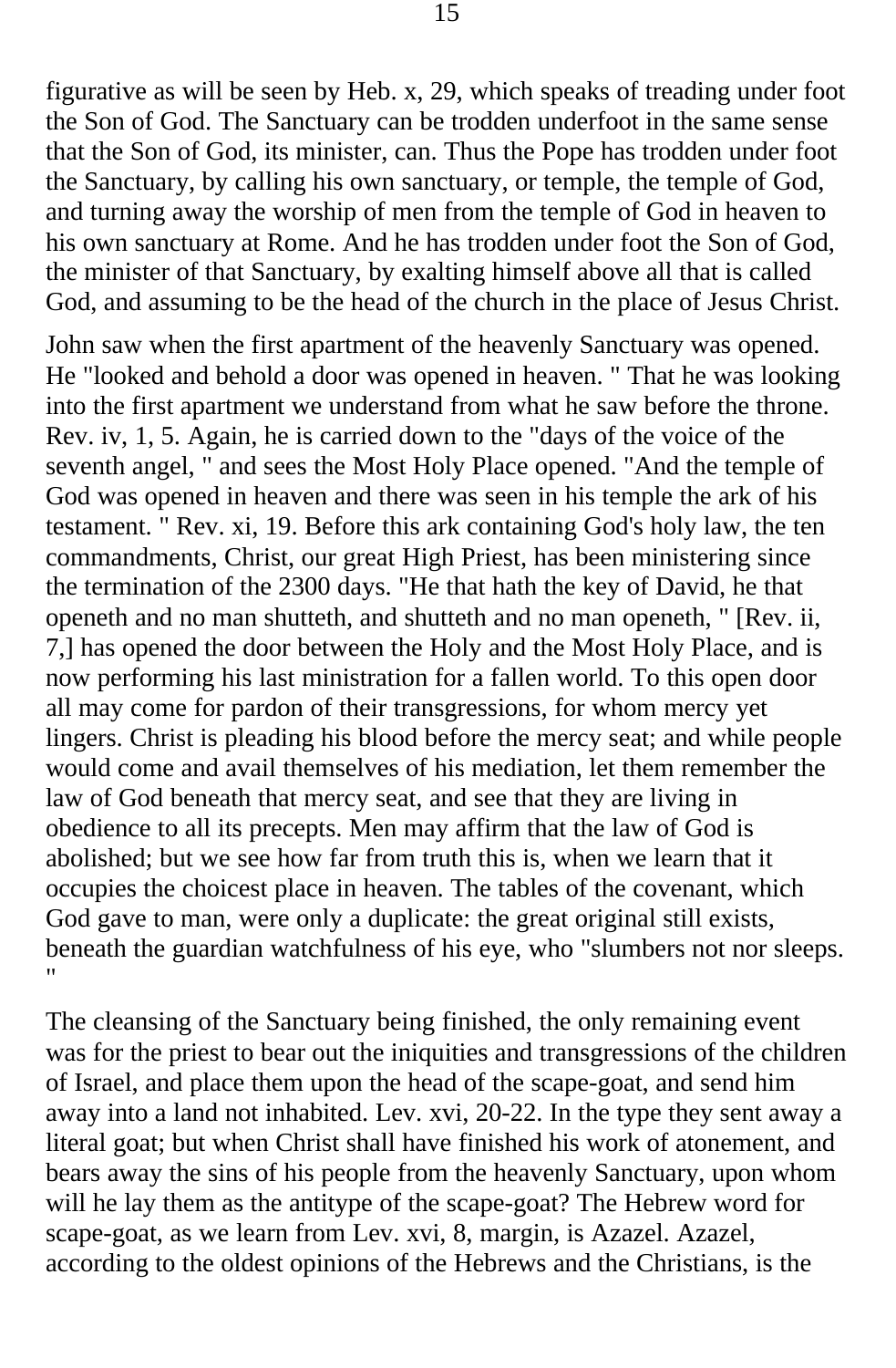name of the Devil. The Syriac, also, has Azazel the angel (strong one) who revolted. Hence the scape-goat is a type of Satan. As the goat bearing the iniquities of the people was sent away into a land not inhabited, so the antitype of that act will be most strikingly fulfilled when the events mentioned in Rev. xx, shall be accomplished; when the dragon, that old serpent, which is the Devil and Satan shall be bound a thousand years, and cast into the bottomless pit and shut up and sealed that he shall deceive the nations no more till the thousand years be fulfilled. Some men's sins, says Paul, are open beforehand, going before to judgment; and some men they follow after. 1Tim. v, 24. The sins of all those who are pardoned through the blood of Christ will at the close of his ministry be borne away from the Sanctuary, and thrown back upon the head of their author, the Devil; while the sins of all those who are not forgiven will rest upon themselves and sink them down into everlasting ruin.

We have endeavored thus far, though briefly, to present a plain and harmonious view of the Sanctuary, as clearly taught in the Word of God. The reader will bear in mind the evidence adduced in favor of the position we have taken, while we attempt to answer a few questions which may arise in the minds of some.

1. Why may not the Earth be the Sanctuary? The earth cannot be the Sanctuary, because, 1st, the definition of the word, itself, is enough to contradict such an idea. It is defined by Walker, "A holy place;" by Webster, "A sacred place;" by Cruden, "A holy or sanctified place, a dwelling-place of the Most High;" and we learn from Ex. xxv, 8, that it is a dwelling-place for God. Now any one knows better than to claim that this polluted earth is a holy place, or a sacred place, or a dwelling-place for God. This therefore, alone, should be sufficient to exclude forever the idea of its being the Sanctuary. 2d. Of all the times that the word, sanctuary, occurs in the Bible, it is never once applied to the earth. In nearly every instance in which it is used, it refers directly to another definite object, which God calls his sanctuary. Hence those who teach that the earth is the Sanctuary, are not only dependent for their authority on the word of man, but they must take it against the plain testimony of the Word of God an hundred times repeated. If any should think that the earth will be the Sanctuary, after it is purified by fire, [2Pet. iii, 10,] we answer that even then God does not call it his Sanctuary, but merely the place of its location. Isa. lx, 13; Eze. xxxvii, 26 28; Rev. xxi, 1-3.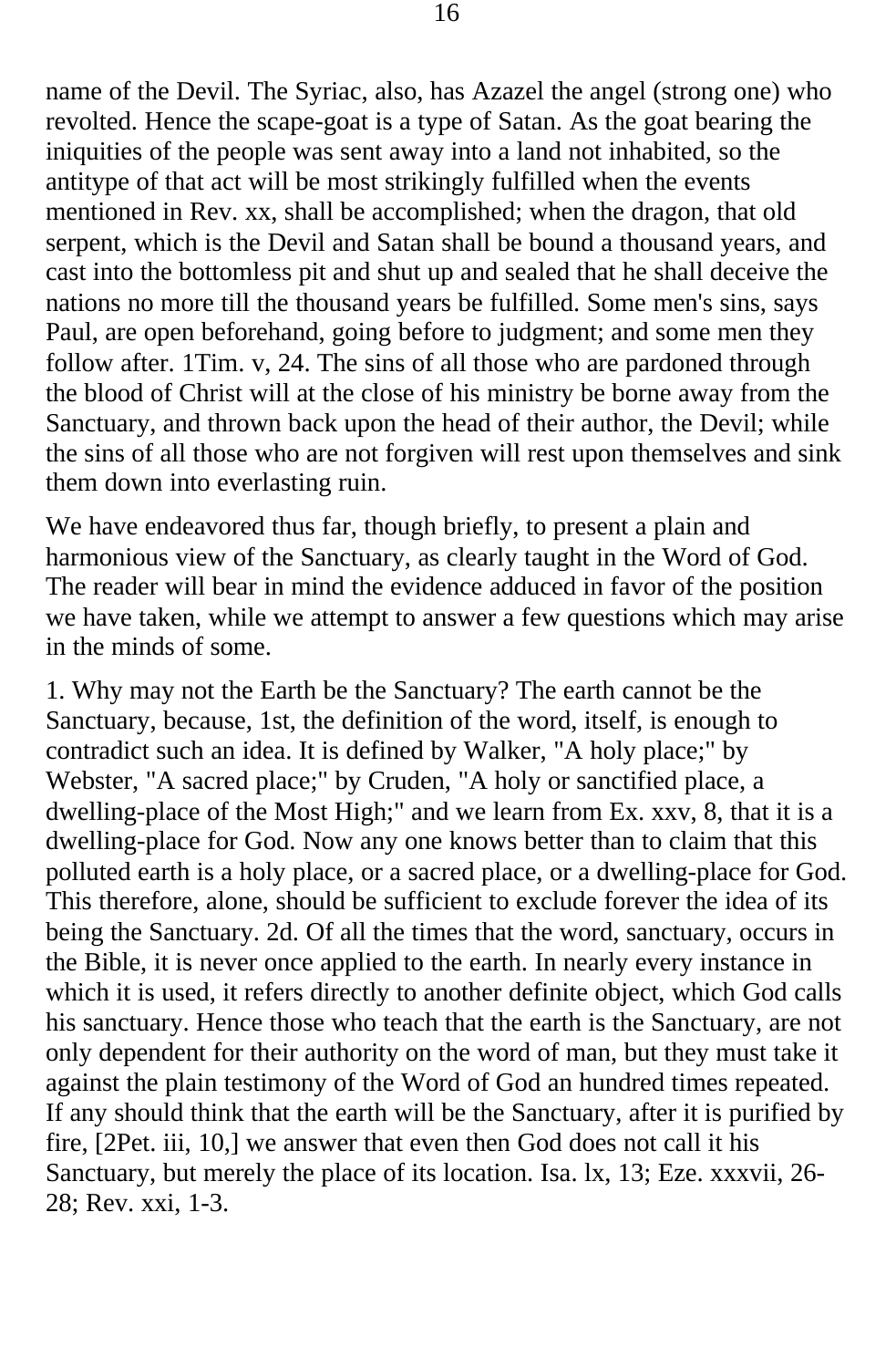2. Why may not the Land of Canaan be the Sanctuary? A few texts are sometimes urged in favor of this view, which we will here notice: 1st. "Thou shalt bring them in and plant them in the mountain of thine inheritance, in the place, O Lord, which thou hast made for thee to dwell in, in the sanctuary, O Lord, which thy hands have established. " Ex. xv, 17. "And he led them on safely, so that they feared not: but the sea overwhelmed their enemies. And he brought them to the border of his sanctuary, even to this mountain which his right hand had purchased. " "And he built his sanctuary like high palaces, like the earth which he hath established for ever. " Ps. lxxviii, 53, 54, 69. The first of these texts, it will be seen, is a prediction of Moses, the second is a record of facts by the Psalmist. What Moses foretells concerning Israel, David relates as a matter of history. The two texts taken together render the subject perfectly plain. The land of Canaan was the mountain of the inheritance. Ex. xv, 17. That mountain was the border of the sanctuary. Ps. lxxviii, 54. In that border God built his sanctuary. Verse 69. In that sanctuary God dwelt; [Ps. lxxiv, 7;] and in that border the people dwelt. Ps. lxxviii, 55. Moses understood the matter when he said, [Ex. xv, 2,] "He is my God, and I will prepare him an habitation. " The border of the sanctuary must not be confounded with the sanctuary itself. The lot on which a house is built is not the house.

Isa. lxiii, 18, is sometimes quoted to prove the land of Canaan the Sanctuary: "The people of thy holiness have possessed it but a little while: our adversaries have trodden down thy sanctuary. " It affords no evidence in favor of that view. The facts are simply these: when God's people were driven out from the land of Canaan, they were not only dispossessed of their inheritance, but the sanctuary, built in that land was laid in ruins, as is plainly recorded in 2Chron. xxxvi, 17-20; which explains the whole matter.

Isa. lx, 13, may by some be urged as evidence that the land of Canaan is the Sanctuary: "The glory of Lebanon shall come unto thee, the fir-tree, the pine-tree, and the box, together, to beautify the place of my Sanctuary; and I will make the place of my feet glorious. " Isaiah here refers to the glorified state, or the new earth; and we are ready to admit that that will be the place of the Sanctuary. If any still persist in calling the place of the sanctuary, the sanctuary itself, we would remind them that the same text calls the same place, the place of the Lord's feet; hence the same principle of application which would make the land of Canaan the Sanctuary, would make it the Lord's feet also.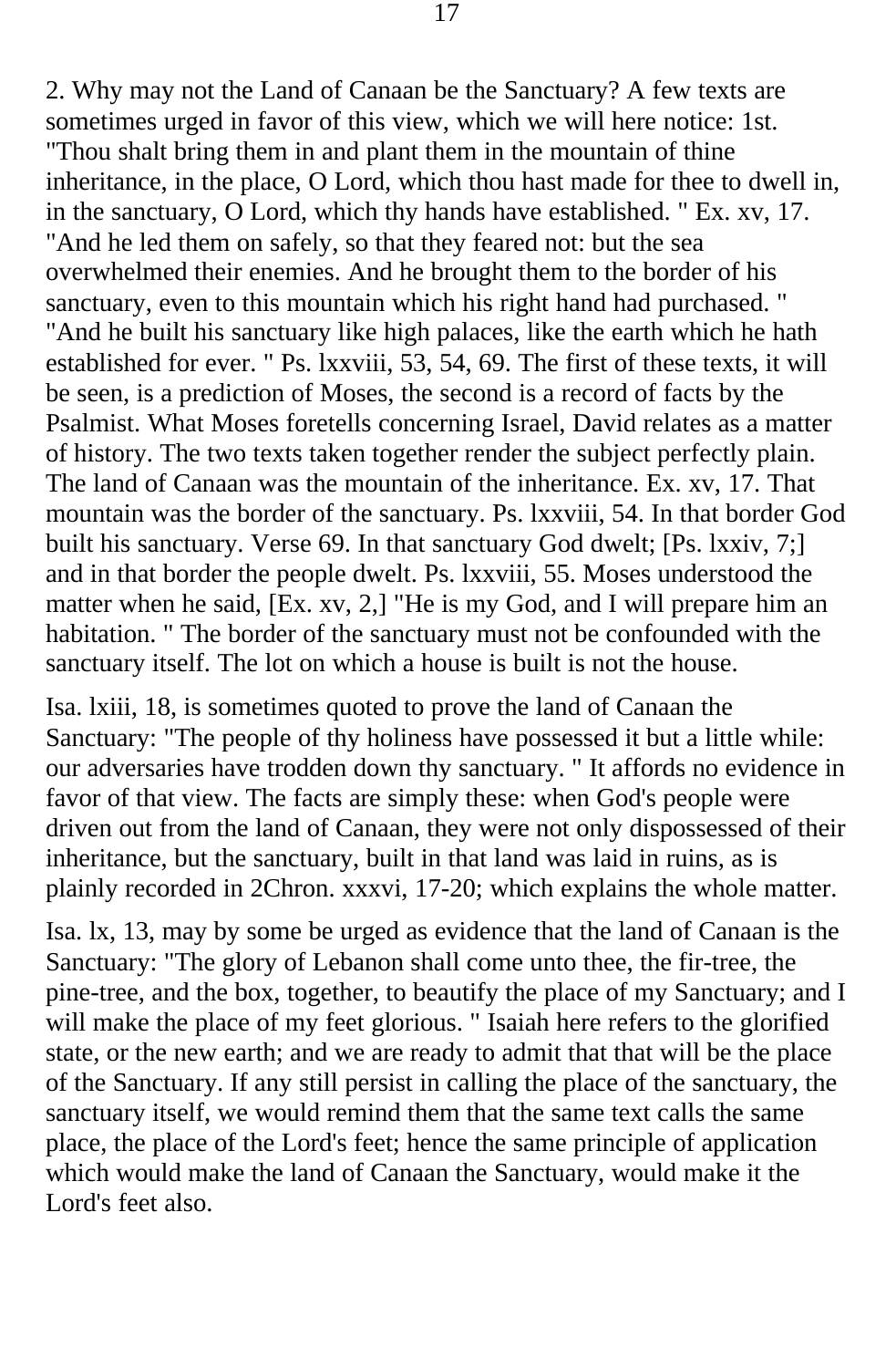The word, sanctuary, occurs in the Bible 145 times; yet the few texts above quoted are all that are ever urged in favor of the land of Canaan. But even if it was a sanctuary, it could not then be the Sanctuary of Dan. viii, 13, 14; for the Prophet had in view the habitation of God. Canaan is neither a holy place, nor a sacred place, nor yet a dwelling-place for God.

3. Why may not the Church be the Sanctuary? The church cannot be the Sanctuary for the following reasons: 1st. It is never called such in the Word of God. 2d. Another object is called the sanctuary, and the church is associated with it as the worshipers: the sanctuary being the place of that worship, or toward which their prayers were directed. 1Kings viii, 22-54; 2Chron. xx, 8, 9; Ps. xx, 2; lxxiii, 17. 3d. Because God has many times called the tabernacle or temple, which were patterns of the true, his sanctuary, and because the church is spiritually called the temple of God, [2Cor. vi, 16,] some infer that the church is the Sanctuary. To how much weight such an inference is entitled in comparison with the plain testimony of the Scriptures on this subject, the reader may judge. 4th. Even if a single text could be found to prove that the church is ever called a sanctuary, it could not be the Sanctuary of Dan. viii, 13, 14; because the church is there represented by the word, host. "To give both the Sanctuary and the host to be trodden under foot. " That the word, host, here means the church, none will deny; the Sanctuary then is another object. The church is the host or worshipers: the Sanctuary is the place of that worship or toward which it is directed.

We find then that the idea that the earth, or the land of Canaan, or the church, is the Sanctuary, is without foundation in the Word of God; and these are the only objects which to our knowledge have ever been claimed as such by our opponents. And we find no dissenting text from the plain view already presented, that the Sanctuary embraced first the tabernacle erected by man, and now consists of the True Tabernacle in heaven which the Lord pitched and not man; that its cleansing is performed through the ministration of a great High Priest, and by means of blood; that the work accomplished is the bearing away from the Sanctuary the sins of God's people that they may be remembered no more against them forever; and not the burning of the earth by those final purifying fires which shall melt the elements with fervent heat.

Thus we see that we were not warranted by the declarations of the prophecy, to expect the Lord at the end of the days. If in the type the high priest after finishing his ministration in the first apartment, "had traveled off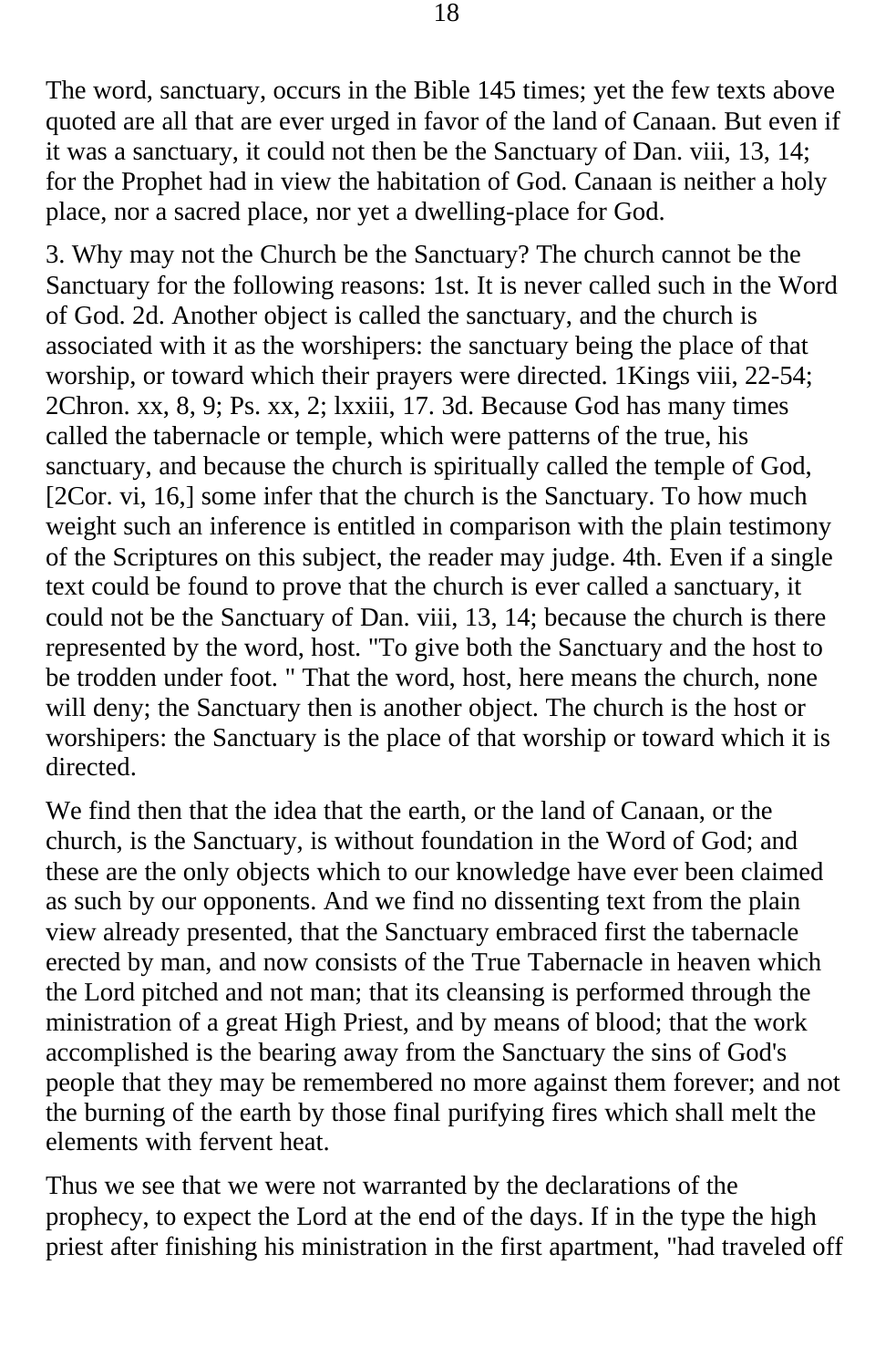a thousand miles and cleared off the rubbish from some patch of land, " we might have had some reason to expect that Christ, at the end of the days, would leave the Sanctuary and descend to cleanse this polluted earth; but by following out the type we may be saved from all such inconsistency.

 The subject of the Sanctuary is a subject of vital importance to the people of God. An understanding of it is essential to a well-grounded position in the Advent faith. By this alone can the past be harmonized and the present established. By this alone can it be shown that the events of time and the words of the prophecy do perfectly agree. With an understanding on this point we have all the bright evidences of the past, and all the harmony of the Scriptures to sustain us; and with these and the mighty array of signs now fulfilling before us, no honest child of God can find room to doubt. A misunderstanding of this subject is the great cause of the ruinous work which has torn and scattered the flock since 1844.

## INCONSISTENT POSITIONS.

Let us notice a few of the inconsistent positions to which people are driven by not taking a Bible view in regard to the Sanctuary. Assuming that the earth or the land of Palestine is the Sanctuary to be cleansed at the end of the 2300 days, to admit that they had ended would involve a positive failure of the word of God; for no portion of the earth has yet been cleansed. But to admit that God's Word has failed would not do: what was to be done? To extricate themselves from this dilemma has been the great object of all those who have found themselves thus situated; hence the incessant effort to prolong the days and place their termination yet future.

As one of the many results of this we may mention more especially the recent movement on time. This new-time theory assigns for the termination of the 2300 days, the year 1854 Jewish time, and assumes as the date of their commencement, the grant to Nehemiah in the 20th of Artaxerxes. In the former part of this Tract we saw that there was nothing granted to Nehemiah which could be called a decree; and the only reasonable period from which to date was from the decree given to Ezra B. C. 457. Would they take a scriptural view of the Sanctuary, there would be no necessity of embracing such inconsistencies as we meet with in this theory. But aside from their chronological reckoning, there are other points which we call in question. Admitting, even, that the days do end as they declare, will the Lord then come? There is no such promise. "Then shall the SANCTUARY be cleansed!" They assume that the Lord will then appear; but there is no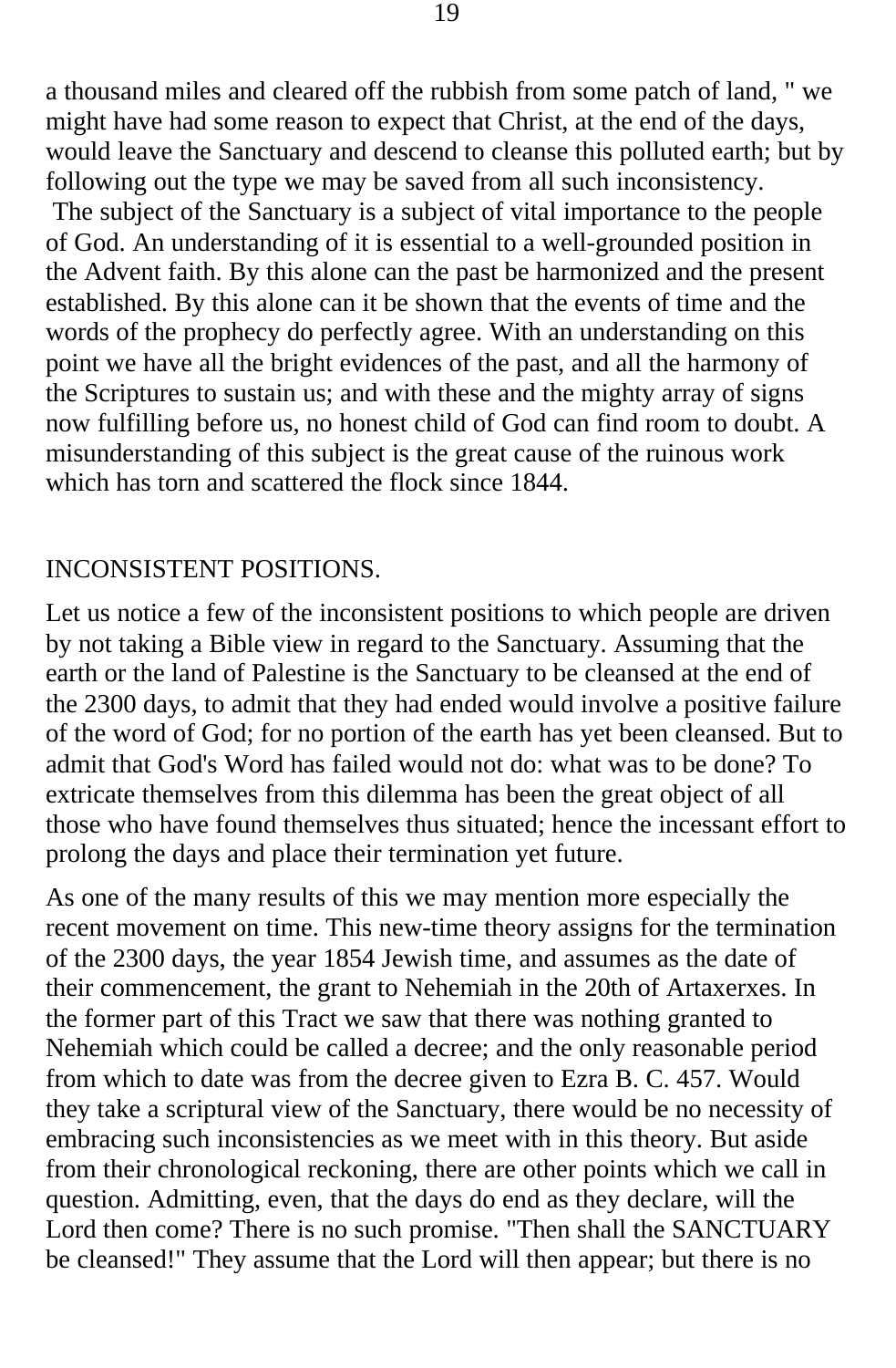scripture for such an expectation. There is no evidence in the Word of God that the earth or the land of Palestine is the Sanctuary; yet they assume these points also. Let them show their proof for such a position.

But there are others, and among these we may mention the Advent Herald, who have found themselves driven into an extremely embarrassing position on this question. The Herald has from time to time, in years past, furnished unanswerable proof for the true dates of the prophetic periods, and also for the connection between the 70 weeks and the 2300 days. It has regarded it as the "position of our opponents" to deny this connection. It has claimed that "this involves one of the great questions which constitutes the main pillars of our system of interpretation, so far as prophetic times are concerned;" and it has admitted that "if this connection does not exist, the whole system is shaken to its foundation. " But rejecting the scriptural exposition of the Sanctuary, the Herald has been unable to account for the passing of the time in 1844; and as a last resort to solve the mystery, it has taken the "position of our [their] opponents, " and denied the connection between the 70 weeks and the 2300 days. The arguments produced in 1844 for their connection were unanswerable: they are unanswerable still: the Herald itself cannot disprove the testimony; yet it has denied the point, acknowledging that its only reason for so doing was the passing of the time.

Having thus yielded one of the strong points of the original Advent faith, the way is opened for another step in this work of apostasy. The special signs of the Advent in the sun, moon and stars are next called in question as being fulfillments of prophecy, or precursors of the great day of God. On what the Herald now bases its faith for the soon coming of the Lord, if indeed it has any such faith, we are unable to determine. It will not admit the premises of the new time. It presents unobjectionable vindications of the true date of the 70 weeks, but will not admit the termination of the 2300 days in the past, because the event which it expected, did not then transpire. It therefore rashly tears asunder the two periods, and so finds itself standing on nothing. It cannot now present its readers with a harmonious system of truth on this great question. It cannot furnish them with a well-grounded consistent position. We cannot therefore be so much surprised to see so many of its prominent men embracing the new-time teachings for if the consistency of two such positions will admit of degrees of comparison, we must confess, we think the new time has the advantage.

Great and momentous is that work which the world's High Priest is now consummating before the ark of God in heaven. Whether men know it or